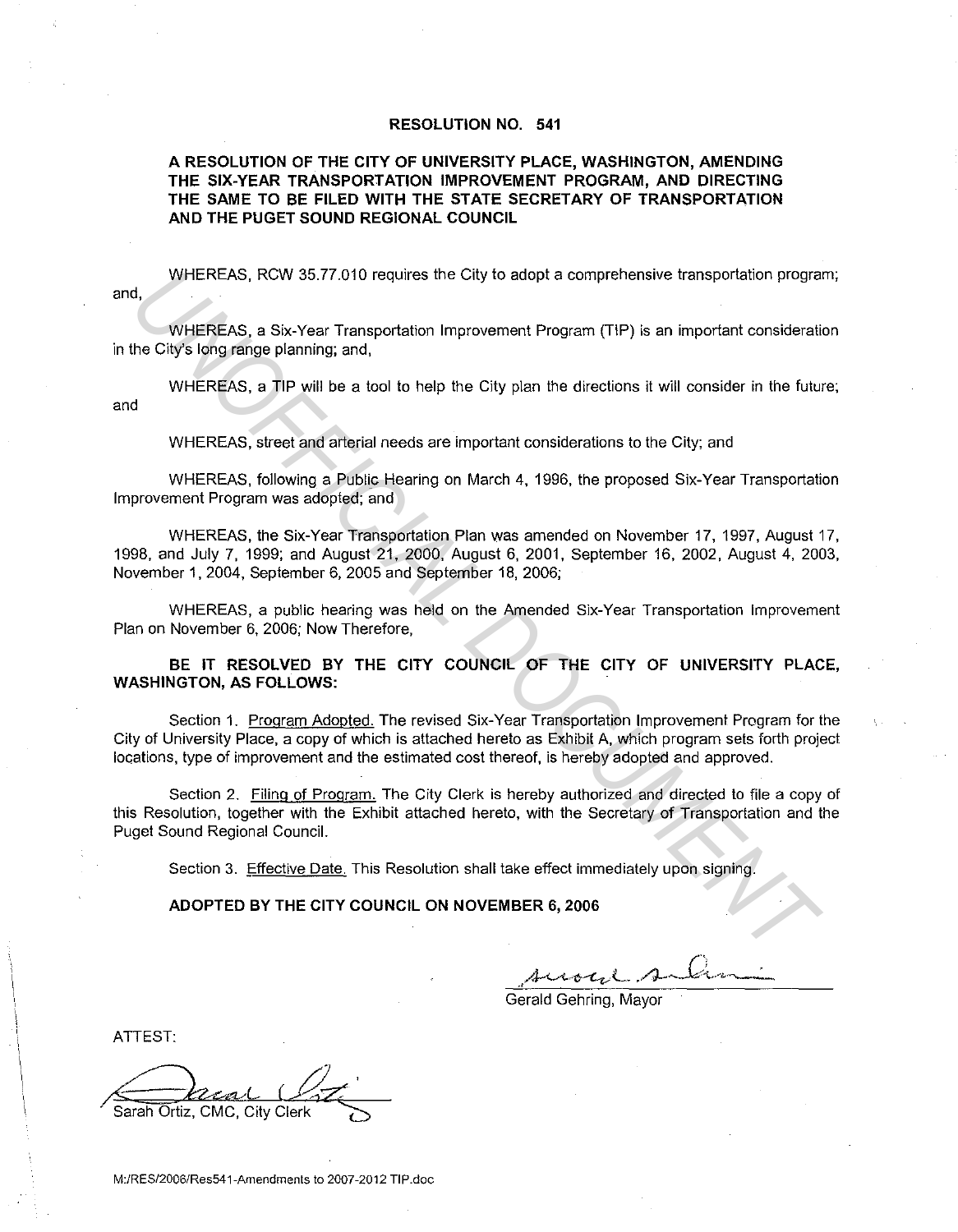Agency: CITY OF UNIVERSITY PLACE

County: **Pierce County** 

## $mxn, b + T$ City of University Place, WA. Six-Year Transportation Plan 2007-2012

Resolution Number:  $\overline{541}$ 

11/06/06

 $\overline{a}$ 

 $\sim$ 

| Improvement Type: 01-New Construction; 05-Minor Widening; 06-Other Enhancements; 07-Resurfacing; 12-Safety/Traffic Ops; 32-Non Motor Vehicle |
|----------------------------------------------------------------------------------------------------------------------------------------------|
| Utilities Legend:G-Gas, C-Cable TV, P-Power, S-Sewer, T-Telephone, W-Water, O-Other                                                          |
| Functional Classification: 00 - No Class; 14 - Major; 16 - Minor; 17 - Collector; 19 - Local                                                 |

|            |               | Functional Classification: 00 - No Class; 14 - Major; 16 - Minor; 17 - Collector; 19 - Local                                                               |                 |         |                      |         |              |             | (Project Costs in 200z6 Dollars X 1000)<br>Phase Data |          |       |              |              | Expenditure Schedule (Local Agency Use) |                  |                          |                  |
|------------|---------------|------------------------------------------------------------------------------------------------------------------------------------------------------------|-----------------|---------|----------------------|---------|--------------|-------------|-------------------------------------------------------|----------|-------|--------------|--------------|-----------------------------------------|------------------|--------------------------|------------------|
| Functional | Fund          | Project Identification                                                                                                                                     | Improvement     | Length  | <b>Utility Codes</b> | Start   | Federal      | FF Cost by  | <b>State Fund</b>                                     | State    | Local | Total        |              | Ist                                     | 2nd              | 3rd                      | 4th-6th          |
| Class.     | <b>Status</b> | $\cdot$                                                                                                                                                    | Type            | (miles) |                      | Date    | Fund Code    | Phase       | Code                                                  | Funds    | Funds |              |              | 2007                                    | 2008             | 2009                     | 2010-2012        |
|            |               | 1 - Bridgeport Way Phase 3/4                                                                                                                               |                 |         |                      |         |              |             |                                                       |          |       |              |              |                                         |                  |                          |                  |
| 14         | F/P           | City of University Place                                                                                                                                   | 06              | 1.477   | <b>GCPSTW</b>        | PE / 07 | $\mathbf{F}$ | 346         |                                                       |          | 54    | 400          | PE           | 160                                     | 160              | 80                       | $\boldsymbol{0}$ |
|            |               | South Cty Limits to Cirque Drive W.                                                                                                                        |                 |         |                      | RW/07   | F/P          | 990         | P                                                     | 220      | 160   | 1,370        | RW           | 700                                     | 450              | 220                      | $\mathbf 0$      |
|            |               |                                                                                                                                                            |                 |         |                      | CN / 07 | F/P          | 9,000       | P                                                     | 3,300    | 2.200 | 14.500       | CN.          | 2,500                                   | $\mathbf{0}$     | 2,900                    | 9,100            |
|            |               | * Construct concrete curb, guiter and sidewalk on both sides of the street.                                                                                |                 |         |                      |         |              |             |                                                       |          |       |              | Total        | 3,360                                   | 610              | 3,200                    | 9,100            |
|            |               | include bicycle lanes, storm drainage, and street lighting.                                                                                                |                 |         |                      |         |              |             |                                                       |          |       |              |              |                                         |                  |                          |                  |
|            |               |                                                                                                                                                            |                 |         | PROJECT TOTAL        |         |              | 10,336      |                                                       | 3,520    | 2,414 | 16,270       |              |                                         |                  |                          |                  |
|            |               | 2 - Bridgeport Way W. Phase 5                                                                                                                              |                 |         |                      |         |              |             |                                                       |          |       |              |              |                                         |                  |                          |                  |
| $\sqrt{4}$ | Р             | City of University Place                                                                                                                                   | 06              | 0.511   | <b>GCPSTW</b>        | PE / 12 | P            | 320         | P                                                     | 120      | 55    | 495          | PE           |                                         | o                | 110                      | 495              |
|            |               | 19th Street W. to 27th Street W.                                                                                                                           |                 |         |                      | RW/12   | P            | 450         | P                                                     | 330      | 120   | 900          | RW           |                                         | $\theta$         | 0                        | 900              |
|            |               |                                                                                                                                                            |                 |         |                      | CN /12  | P            | 2,200       | P                                                     | 1,200    | 440   | 3,840        | <b>CN</b>    | $\Omega$                                | 0                | 0                        | 3,840            |
|            |               | * Construct concrete curb, gutter and sidewalk on both sides of the street.                                                                                |                 |         |                      |         |              |             |                                                       |          |       |              | Total        | ŧ.                                      | $\theta$         | 110                      | 5,235            |
|            |               | Include bicycle lanes, storm drainage, and street lighting and undergrounding.                                                                             |                 |         |                      |         |              |             |                                                       |          |       |              |              |                                         |                  |                          |                  |
|            |               |                                                                                                                                                            |                 |         | PROJECT TOTAL        |         |              | 2,970       |                                                       | 1.650    | 615   | 5,235        |              |                                         |                  |                          |                  |
|            |               |                                                                                                                                                            |                 |         |                      |         |              |             |                                                       |          |       |              |              |                                         |                  |                          |                  |
| 16         | P             | 3 - 27th Street W - Phase 1                                                                                                                                | 06              |         |                      | PE / 12 |              |             |                                                       |          | 140   |              |              |                                         | Ó                |                          | 130              |
|            |               | City of University Place                                                                                                                                   |                 | 0.625   | <b>GCPSTW</b>        |         |              |             |                                                       |          |       | 140          | РË<br>RW     |                                         | ö                |                          | $\mathbf{0}$     |
|            |               | Grandview Drive to Bridgeport Way                                                                                                                          |                 |         |                      | RW/     |              |             |                                                       |          |       | $\mathbf{0}$ | CN           | $\Omega$                                | $\Omega$         | $\mathbf{0}$             | $\bf 0$          |
|            |               | * Construct concrete curb, gutter, bicycle lanes and sidewalk on both sides of the street.                                                                 |                 |         |                      | CN/     |              |             |                                                       |          |       |              | Total        | $\Omega$                                | $\Omega$         | $\theta$                 | 130              |
|            |               | Include bicycle lanes, storm drainage, street lighting and undergrounding.                                                                                 |                 |         |                      |         |              |             |                                                       |          |       |              |              |                                         |                  |                          |                  |
|            |               |                                                                                                                                                            |                 |         | PROJECT TOTAL        |         |              | $\theta$    |                                                       | 0        | 140   | 140          |              |                                         |                  |                          |                  |
|            |               |                                                                                                                                                            |                 |         |                      |         |              |             |                                                       |          |       |              |              |                                         |                  |                          |                  |
|            |               | 4 - 67th Avenue                                                                                                                                            |                 |         |                      |         |              |             |                                                       |          |       |              |              |                                         |                  |                          |                  |
| 16         | P             | City of University Place                                                                                                                                   |                 |         | GCPSTW               | PE / 10 |              |             |                                                       |          | 220   | 220          | PE           |                                         | $\Omega$<br>Ó    |                          | 220<br>770       |
|            |               | Regents Blvd. To 19th Street                                                                                                                               | 12 <sub>2</sub> | 0.341   |                      | RW / 10 |              |             | P                                                     |          | 770   | 770          | RW<br>CN.    | $\Omega$<br>$\Omega$                    | 0                | $\theta$<br>$\mathbf{0}$ | 2,600            |
|            |               |                                                                                                                                                            |                 |         |                      | CN / 10 |              |             |                                                       |          | 2,600 | 2,600        | Total        | $\Omega$                                | 0                | $\theta$                 | 3,590            |
|            |               | * Construct concrete curb, gutter and sidewalk on both sides of the street.<br>Include bicycle fanes, left turn lane, storm drainage, and street lighting. |                 |         |                      |         |              |             |                                                       |          |       |              |              |                                         |                  |                          |                  |
|            |               |                                                                                                                                                            |                 |         | PROJECT TOTAL        |         |              | $\mathbf 0$ |                                                       | $\Omega$ | 3,590 | 3,590        |              |                                         |                  |                          |                  |
|            |               |                                                                                                                                                            |                 |         |                      |         |              |             |                                                       |          |       |              |              |                                         |                  |                          |                  |
|            |               | 5 - 27th Street - Phase 2                                                                                                                                  |                 |         |                      |         |              |             |                                                       |          |       |              |              |                                         |                  |                          |                  |
| 14         | $\mathbf{P}$  | City of University Place                                                                                                                                   | 06              | 0.800   | GCPSTW               | PE / 12 |              |             |                                                       |          | 130   | 130          | PF           |                                         | 0                |                          | 130              |
|            |               | Bridgeport Way to 67th Ave/Mildred                                                                                                                         |                 |         |                      | RW/12   |              |             |                                                       |          | 165   | 165          | RW           | $\Omega$                                | O                |                          | 165              |
|            |               |                                                                                                                                                            |                 |         |                      | CN/     |              |             |                                                       |          |       | $^{\circ}$   | <b>CN</b>    | $\Omega$                                | $\alpha$         | $\Omega$                 | $\,$ ()          |
|            |               | *Construction of sidewalks, curb, gutter and bicycle lanes on both sides of street.                                                                        |                 |         |                      |         |              |             |                                                       |          |       |              | <b>Total</b> | $\Omega$                                | $\bf{0}$         | $\Omega$                 | 295              |
|            |               |                                                                                                                                                            |                 |         | PROJECT TOTAL        |         |              | Û           |                                                       | $\Omega$ | 295   | 295          |              |                                         |                  |                          |                  |
|            |               |                                                                                                                                                            |                 |         |                      |         |              |             |                                                       |          |       |              |              |                                         |                  |                          |                  |
|            |               | 6 - Cirque Drive - Phase 2C                                                                                                                                |                 |         |                      |         |              |             |                                                       |          |       |              |              |                                         |                  |                          |                  |
| 14         | $\mathbf{P}$  | City of University Place                                                                                                                                   | 06              | 0.947   | <b>GCPSTW</b>        | PE / 11 |              |             |                                                       |          | 50    | 50           | PE           |                                         | $\Omega$         |                          | 50               |
|            |               | Sunset Drive to 67th Ave                                                                                                                                   |                 |         |                      | RW / 11 |              |             |                                                       |          | 15    | 15           | RW           | $\bf{0}$                                | $\bf{0}$         | $\Omega$                 | 15               |
|            |               |                                                                                                                                                            |                 |         | $\sim$ 1.4           | CN / 11 |              |             |                                                       |          | 560   | 560          | CN           | $\theta$                                | $\theta$         | $\Omega$                 | 560              |
|            |               | Curb & gutter, bike lane, sidewalk on north side.                                                                                                          |                 |         |                      |         |              |             |                                                       |          |       |              | Total        | $\Omega$                                | $\Omega$         | Ø.                       | 625              |
|            |               |                                                                                                                                                            |                 |         | PROJECT TOTAL        |         |              | $\theta$    |                                                       | $\Omega$ | 625   | 625          |              |                                         |                  |                          |                  |
|            |               |                                                                                                                                                            |                 |         |                      |         |              |             |                                                       |          |       |              |              |                                         |                  |                          |                  |
|            |               | 7 - Cirque Drive - Phase 3                                                                                                                                 |                 |         |                      |         |              |             |                                                       |          |       |              |              |                                         |                  |                          |                  |
| $\vert$ 4  | p             | City of University Place                                                                                                                                   | 06              | 1.098   | GCPSTW               | PE / 11 |              |             |                                                       |          | 150   | $-150$       | PE.          |                                         |                  |                          | 150              |
|            |               | 67th Avenue to Orchard Street                                                                                                                              |                 |         |                      | RW/11   |              |             |                                                       |          | 80    | 80           | <b>RW</b>    |                                         | 0                |                          | 80               |
|            |               |                                                                                                                                                            |                 |         |                      | CN/12   |              |             |                                                       |          | 2,750 | 2,750        | lсм          | 0                                       | $\boldsymbol{0}$ | -a                       | 2,750            |
|            |               | * Construct curbs, gutters, sidewalk and bike lane one side.                                                                                               |                 |         |                      |         |              |             |                                                       |          |       |              | Total        | ٨                                       | $\Omega$         |                          | 2,980            |
|            |               |                                                                                                                                                            |                 |         |                      |         |              |             |                                                       |          |       |              |              |                                         |                  |                          |                  |
|            |               |                                                                                                                                                            |                 |         | PROJECT TOTAL        |         |              | $\theta$    |                                                       | $\Omega$ | 2,980 | 2,980        |              |                                         |                  |                          |                  |

 $\mathcal{A}_1$ 

 $\sim$ 

i.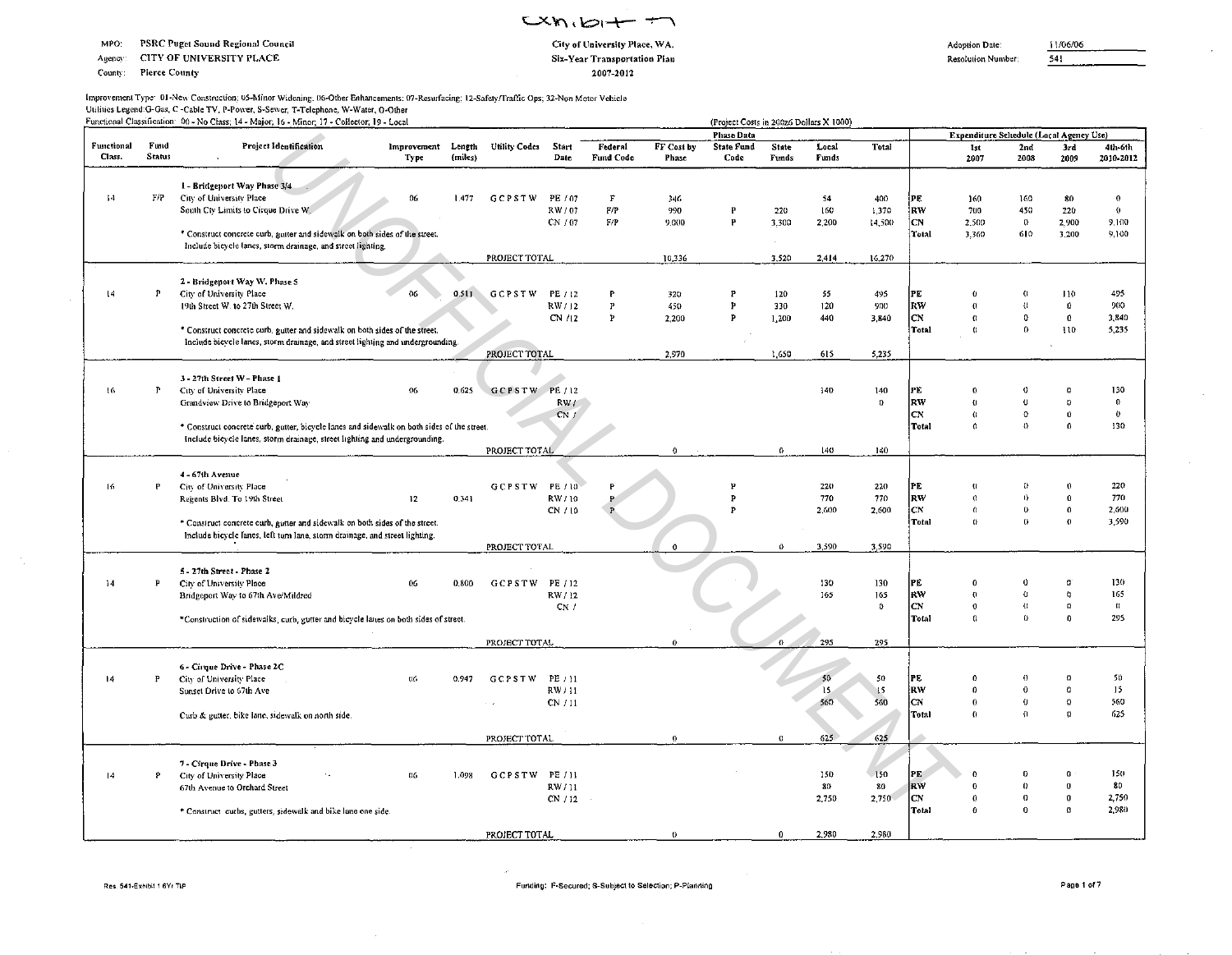MPO: PSRC Puget Sound Regional Council

CITY OF UNIVERSITY PLACE Agency:

County: **Pierce County** 

## City of University Place, WA. Six-Year Transportation Plan 2007-2012

Adoption Date:

11/06/06  $541$ 

Resolution Number:

## Improvement Type: 01-New Construction; 05-Minor Widening; 06-Other Enhancements; 07-Resurfacing; 12-Safety/Traffic Ops; 32-Non Motor Vehicle Utilities Legend G-Gas, C -Cable TV, P-Power, S-Sewer, T-Telephone, W-Water, O-Other<br>Functional Classification: 00 - No Class: 14 - Major: 16 - Minor: 17 - Collector: 19 - Local

|                 |               | Functional Classification: 00 - No Class: 14 - Major, 16 - Minor, 17 - Collector, 19 - Local         |             |         |               |         |           |            | (Project Costs in 200z6 Dollars X 1000)<br><b>Phase Data</b> |              |            |            |                  | Expenditure Schedule (Local Agency Use) |                      |                     |                 |
|-----------------|---------------|------------------------------------------------------------------------------------------------------|-------------|---------|---------------|---------|-----------|------------|--------------------------------------------------------------|--------------|------------|------------|------------------|-----------------------------------------|----------------------|---------------------|-----------------|
| Functional      | Fund          | <b>Project Identification</b>                                                                        | Improvement | Length  | Unlity Codes  | Start   | Federal   | FF Cost by | <b>State Fund</b>                                            | <b>State</b> | Local      | Total      |                  | 1st                                     | 2nd                  | 3rd                 | 4th-6th         |
| Class.          | <b>Status</b> |                                                                                                      | Type        | (miles) |               | Date    | Fund Code | Phase      | Code                                                         | Funds        | Funds      |            |                  | 2007                                    | 2008                 | 2009                | 2010-2012       |
|                 |               | 8-44th Street W                                                                                      |             |         |               |         |           |            |                                                              |              |            |            |                  |                                         |                      |                     |                 |
| $\overline{17}$ | P             | City of University Place                                                                             | 06          | 0.511   | <b>GCPSTW</b> | PE / 09 |           |            |                                                              |              | 150        | 150        | PE               | $\theta$                                | $\Omega$             | 85                  | 65              |
|                 |               | Bridgeport Way to 67th Avenue                                                                        |             |         |               | RW/10   |           |            |                                                              |              | 90         | 90         | RW               | $\theta$                                | $^{\circ}$           | 0                   | 90 <sub>1</sub> |
|                 |               |                                                                                                      |             |         |               | CN / 11 |           |            |                                                              |              | 1.450      | 1,450      | CN               | $\theta$                                | $\mathbf{0}$         | 0                   | 1,450           |
|                 |               | * Construct curbs, gutters, sidewalks and bike lanes both sides                                      |             |         |               |         |           |            |                                                              |              |            |            | Total            | $\theta$                                | $\pmb{\Omega}$       | 85                  | 1,605           |
|                 |               |                                                                                                      |             |         | PROJECT TOTAL |         |           | $\theta$   |                                                              | $\mathbf{0}$ | 1.690      | 1,690      |                  |                                         |                      |                     |                 |
|                 |               | 9 - Alameda Extension (north)                                                                        |             |         |               |         |           |            |                                                              |              |            |            |                  |                                         |                      |                     |                 |
| 17              | P             | City of University Place                                                                             | 01          | 1.023   | <b>GCPSTW</b> | PE / 12 |           |            |                                                              |              | 140        | 140        | PE               | $\Omega$                                | -0                   |                     | 140             |
|                 |               | Cirque Drive W. to 40th St. W. (North extension)                                                     |             |         |               | RW/12   |           |            |                                                              |              | 110        | 110        | RW               | $\theta$                                | $\theta$             | $\theta$            | 110             |
|                 |               |                                                                                                      |             |         |               | CN / 12 |           |            |                                                              |              | 2.800      | 2,800      | CN               | $\Omega$                                | $\Omega$             | $\boldsymbol{0}$    | 2,800           |
|                 |               | * Construct curbs, gutters, sidewalks, bike lane both sides.                                         |             |         |               |         |           |            |                                                              |              |            |            | Total            | $^{\circ}$                              | $\bf{0}$             | $\theta$            | 3,050           |
|                 |               |                                                                                                      |             |         | PROJECT TOTAL |         |           | $\theta$   |                                                              | $\theta$     | 3.050      | 3,050      |                  |                                         |                      |                     |                 |
|                 |               | 10 - 67th Avenue                                                                                     |             |         |               |         |           |            |                                                              |              |            |            |                  |                                         |                      |                     |                 |
| 16              | $\, {\bf p}$  | City of University Place                                                                             | 06          | 2,690   | GCPSTW PE/11  |         |           |            | P                                                            |              | 440        | 440        | PE               | $\Omega$                                | $\Omega$             |                     | 440             |
|                 |               | Bridgeport Way to Regents Blvd.                                                                      |             |         |               | RW/11   |           |            | p                                                            |              | 550        | 550        | RW               | $\theta$                                | $\Omega$             | €                   | 550             |
|                 |               |                                                                                                      |             |         |               | CN/11   |           |            | P                                                            |              | 8,000      | 8,000      | CN               | $\theta$                                | $\Omega$             | $\theta$            | 8,000           |
|                 |               | * Construct concrete curb, gutter and sidewalk on both sides.                                        |             |         |               |         |           |            |                                                              |              |            |            | Total            | $\theta$                                | D.                   | $\Omega$            | 8,990           |
|                 |               |                                                                                                      |             |         | PROJECT TOTAL |         |           | $\theta$   |                                                              | $\mathbf{0}$ | 8,990      | 8,990      |                  |                                         |                      |                     |                 |
|                 |               |                                                                                                      |             |         |               |         |           |            |                                                              |              |            |            |                  |                                         |                      |                     |                 |
|                 | P             | 11 - 40th Street                                                                                     |             |         |               |         |           |            |                                                              |              |            |            |                  | $\theta$                                | $\theta$             | o                   |                 |
| $17\,$          |               | City of University Place                                                                             | $06 -$      | 0.511   | GCPSTW PE/10  | RW/10   |           |            |                                                              |              | 120<br>110 | 120<br>110 | PE<br>irw.       | $\theta$                                | $\Omega$             | $\Omega$            | 120<br>110      |
|                 |               | Bridgeport Way to 67th Avenue                                                                        |             |         |               | CN / 10 |           |            |                                                              |              | 1,500      | 1,500      | †CN              | $\Omega$                                | $\theta$             | $\Omega$            | 1,500           |
|                 |               | * Construct curb, gutter, sidewalk and bike lane both sides                                          |             |         |               |         |           |            |                                                              |              |            |            | Total            | $\ddot{0}$                              | $^{\circ}$           | $\Omega$            | 1,730           |
|                 |               |                                                                                                      |             |         |               |         |           |            |                                                              |              |            |            |                  |                                         |                      |                     |                 |
|                 |               |                                                                                                      |             |         | PROJECT TOTAL |         |           | $\Omega$   |                                                              | $\Omega$     | 1,730      | 1,730      |                  |                                         |                      |                     |                 |
|                 |               | 12 - Grandview Drive - Phase 5                                                                       |             |         |               |         |           |            |                                                              |              |            |            |                  |                                         |                      |                     |                 |
| 17              | Þ             | City of University Place                                                                             | 06          | 0.530   | GCPSTW PE/12  |         |           |            |                                                              |              | 140        | 140        | PE               | $\bf{0}$                                | $\theta$             |                     | 140             |
|                 |               | 27th Street to 19th Street                                                                           |             |         |               | RW/12   |           |            |                                                              |              | 120        | 120        | RV/<br><b>CN</b> | $\theta$                                | $\bf{0}$             | $\Omega$            | 120             |
|                 |               | * Construct curb, gutter, sidewalk and bike lane both sides                                          |             |         |               | CN / 12 |           |            |                                                              |              | 2,000      | 2,000      | Tetal            | $\theta$<br>$\Omega$                    | $\bf{0}$<br>$\Omega$ | $\circ$<br>$\Omega$ | 2,000<br>2,260  |
|                 |               |                                                                                                      |             |         |               |         |           |            |                                                              |              |            |            |                  |                                         |                      |                     |                 |
|                 |               |                                                                                                      |             |         | PROJECT TOTAL |         |           | Ò          |                                                              | $\Omega$     | 2,260      | 2,260      |                  |                                         |                      |                     |                 |
|                 |               | 13 - Alameda Connection (south)                                                                      |             |         |               |         |           |            |                                                              |              |            |            |                  |                                         |                      |                     |                 |
| 17              | P             | City of University Place                                                                             | 01          | 0.152   | <b>GCPSTW</b> | PE /10  |           |            |                                                              |              | 65         | 65         | PE               | $\theta$                                | $^{\circ}$           |                     | 65              |
|                 |               | From current southern terminus to 67th Ave. W. (South extension)                                     |             |         |               | RW /10  |           |            |                                                              |              | 15         | 15         | RW               | $\theta$                                | $\mathbf{u}$         | $\ddot{\mathbf{r}}$ | 15              |
|                 |               |                                                                                                      |             |         |               | CN/19   |           |            |                                                              |              | 800        | 800        | <b>CN</b>        | $\theta$                                | $\theta$             | $\Omega$            | 800             |
|                 |               | * Construct curbs, gutters, sidewalks, bike lane both sides in addition to traffic calming measures, |             |         |               |         |           |            |                                                              |              |            |            | Total            | $\mathbf{0}$                            | $\Omega$             | $\bf{0}$            | 880             |
|                 |               |                                                                                                      |             |         | PROJECT TOTAL |         |           | $\bf{0}$   |                                                              | 0            | 880        | 880        |                  |                                         |                      |                     |                 |
|                 |               | 14 - Chambers Creek Road/Chambers Lane                                                               |             |         |               |         |           |            |                                                              |              |            |            |                  |                                         |                      |                     |                 |
| 16              | P             | City of University Place                                                                             | n6          | 1,420   | GCPSTW        | PE / 12 |           |            |                                                              |              | 220        | 220        | PE               |                                         | $\theta$             | 200                 | 220             |
|                 |               | 64th Street to Bridgeport Way                                                                        |             |         |               | RW / 12 |           |            |                                                              |              | 330        | 330        | RW               | $\bf{0}$                                | $\theta$             | 300                 | 330             |
|                 |               |                                                                                                      |             |         |               | CN / 12 |           |            |                                                              |              | 5,800      | 5,800      | СN               | $\theta$                                | 0                    | $\theta$            | 5,800           |
|                 |               | * Construct curb, gutter, sidewalk and bike lane both sides                                          |             |         |               |         |           |            |                                                              |              |            |            | Total            | $\theta$                                | $\bf{0}$             | 500                 | 6,350           |
|                 |               |                                                                                                      |             |         | PROJECT TOTAL |         |           | $\Omega$   |                                                              |              | 6,350      | 6,350      |                  |                                         |                      |                     |                 |

y.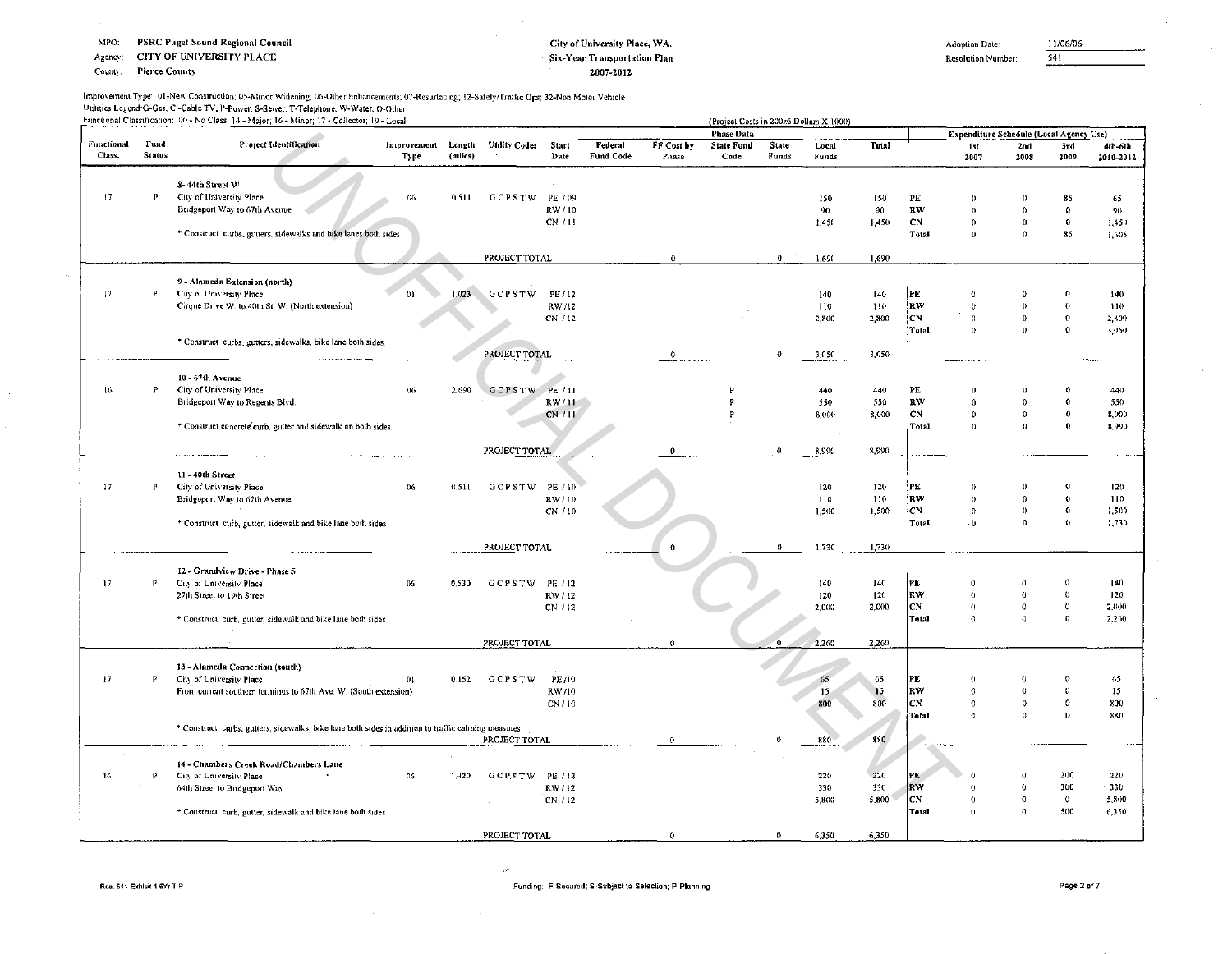Agency: CITY OF UNIVERSITY PLACE

County **Pierce County** 

## City of University Place, WA. **Six-Year Transportation Plan** 2007-2012

Adoption Date:

 $541$ 

Resolution Number:

Improvement Type: 01-New Construction; 05-Minor Widening; 06-Other Enhancements; 07-Resurfacing; 12-Safety/Traffic Ops; 32-Non Motor Vehicle Utilities Legend, G-Gas, C -Cable TV, P-Power, S-Sewer, T-Telephone, W-Water, O-Other

|                      |                       | Functional Classification; 00 - No Class; 14 - Major; 16 - Minor; 17 - Collector; 19 - Local |                            |         |                     |                    |                      |                     | (Project Costs in 200z6 Dollars X 1000) |                       |                |              |                 |                                         |                     |             |                      |
|----------------------|-----------------------|----------------------------------------------------------------------------------------------|----------------------------|---------|---------------------|--------------------|----------------------|---------------------|-----------------------------------------|-----------------------|----------------|--------------|-----------------|-----------------------------------------|---------------------|-------------|----------------------|
|                      |                       |                                                                                              |                            |         |                     |                    |                      |                     | <b>Phase Data</b>                       |                       |                |              |                 | Expenditure Schedule (Local Agency Use) |                     |             |                      |
| Functional<br>Class. | Fund<br><b>Status</b> | <b>Project Identification</b>                                                                | Improvement Length<br>Type | (miles) | Utility Codes Start | Date               | Federal<br>Fund Code | FF Cost by<br>Phase | <b>State Fund</b><br>Code               | <b>State</b><br>Funds | Local<br>Funds | <b>Total</b> |                 | 1st<br>2007                             | 2nd<br>2003         | 3rd<br>2009 | 4th-6th<br>2010-2012 |
|                      |                       |                                                                                              |                            |         |                     |                    |                      |                     |                                         |                       |                |              |                 |                                         |                     |             |                      |
| 19                   | P                     | 15 - Drexler Drive North                                                                     |                            |         |                     |                    |                      |                     | P                                       |                       |                |              |                 |                                         |                     |             |                      |
|                      |                       | City of University Place<br>37th Street to 35th Street                                       | 01                         | 0.300   | GCPSTW              | PE / 07<br>RW / 07 |                      |                     | $\mathbf{P}$                            |                       | 180<br>30      | 180<br>30    | PE<br><b>RW</b> | 170<br>30                               | 10<br>$\bf{0}$      |             | $\Omega$<br>$\bf{0}$ |
|                      |                       |                                                                                              |                            |         |                     | CN / 07            |                      |                     | P                                       |                       | 1,400          | 1,400        | lon             | 1,200                                   | 200                 |             | 0                    |
|                      |                       | * Construct curbs, gutters, sidewalks both sides                                             |                            |         |                     |                    |                      |                     |                                         |                       |                |              | !Total          | 1,400                                   | 210                 | o           | 0                    |
|                      |                       |                                                                                              |                            |         |                     |                    |                      |                     |                                         |                       |                |              |                 |                                         |                     |             |                      |
|                      |                       |                                                                                              |                            |         | PROJECT TOTAL       |                    |                      | $\mathbf{0}$        |                                         | $\theta$              | 1,610          | 1,610        |                 |                                         |                     |             |                      |
|                      |                       | 16 - Cirque Drive - Phase 4                                                                  |                            |         |                     |                    |                      |                     |                                         |                       |                |              |                 |                                         |                     |             |                      |
| 16                   | P                     | City of University Place                                                                     | 06                         | 1.174   | <b>GCPSTW</b>       | PE / 12            |                      |                     |                                         |                       | 220            | 220          | !PE             | $\overline{0}$                          | $\theta$            |             | 220                  |
|                      |                       | Grandview Drive to Sunset Drive                                                              |                            |         |                     | RW / 12            |                      |                     |                                         |                       | 275            | 275          | RW              | $\Omega$                                | $\theta$            | $\Omega$    | 275                  |
|                      |                       |                                                                                              |                            |         |                     | CN / 12            |                      |                     |                                         |                       | 3,900          | 3,900        | ¦CN             | $\Omega$                                | $\Omega$            | $\theta$    | 3,900                |
|                      |                       | * Construct curb, gutter, sidewalk and bike lane both sides. Some left turn storage.         |                            |         |                     |                    |                      |                     |                                         |                       |                |              | Total           | $\bf{D}$                                | $\theta$            | $\Omega$    | 4 3 9 5              |
|                      |                       |                                                                                              |                            |         | PROJECT TOTAL       |                    |                      | $\Omega$            |                                         | $\bf{0}$              | 4.395          | 4,395        |                 |                                         |                     |             |                      |
|                      |                       |                                                                                              |                            |         |                     |                    |                      |                     |                                         |                       |                |              |                 |                                         |                     |             |                      |
|                      |                       | 17 - Sunset Drive Traffic Calming                                                            |                            |         |                     |                    |                      |                     |                                         |                       |                |              |                 |                                         |                     |             | $\Omega$             |
| 17                   | P                     | City of University Place                                                                     | 12 <sub>12</sub>           | 2.000   | <b>GCPSTW</b>       | PE / 09            |                      |                     |                                         |                       | 55<br>30       | 55           | PE<br> RW       | -0<br>$\Omega$                          | 0<br>$\theta$       | 55<br>30    | $\bf{0}$             |
|                      |                       | Cirque Drive to 19th Street                                                                  |                            |         |                     | RW / 09<br>CN / 09 |                      |                     |                                         |                       | 880            | 30<br>880    | CN              | $\mathbf{o}$                            | $\alpha$            | 880         | 0                    |
|                      |                       | * Traffic Calming at various locations                                                       |                            |         |                     |                    |                      |                     |                                         |                       |                |              | Total           | $\theta$                                | 0                   | 965         | $\bullet$            |
|                      |                       |                                                                                              |                            |         |                     |                    |                      |                     |                                         |                       |                |              |                 |                                         |                     |             |                      |
|                      |                       |                                                                                              |                            |         | PROJECT TOTAL       |                    |                      | $\mathbf{0}$        |                                         | $\theta$              | $96 -$         | 965          |                 |                                         |                     |             |                      |
|                      |                       |                                                                                              |                            |         |                     |                    |                      |                     |                                         |                       |                |              |                 |                                         |                     |             |                      |
| 17                   | P                     | 18 - Chambers Creek Road "B" (lower)<br>City of University Place                             | 06                         | 0.852   | GCPSTW              | PE / 12            |                      |                     |                                         |                       | 200            | 200          | IPE.            | -0                                      | 0                   |             | 200                  |
|                      |                       | Chambers Bay Bridge to 64th Street                                                           |                            |         |                     | RW / 12            |                      |                     |                                         |                       | 20             | 20           | R W             | $\theta$                                | $\bf{0}$            | $\theta$    | 20 <sub>o</sub>      |
|                      |                       |                                                                                              |                            |         |                     | CN / 12            |                      |                     |                                         |                       | 4,300          | 4,300        | ¦CN             | $\theta$                                | $\theta$            | $\Omega$    | 4,300                |
|                      |                       | * Construct combined pedestrian/bike path.                                                   |                            |         |                     |                    |                      |                     |                                         |                       |                |              | Total           | $\theta$                                | $\mathbf{0}$        | $\Omega$    | 4,520                |
|                      |                       | * Excludes bridge.                                                                           |                            |         |                     |                    |                      | $\theta$            |                                         | $\theta$              | 4,520          |              |                 |                                         |                     |             |                      |
|                      |                       |                                                                                              |                            |         | PROJECT TOTAL       |                    |                      |                     |                                         |                       |                | 4,520        |                 |                                         |                     |             |                      |
|                      |                       | 19 - Larson Lane North/35th Street                                                           |                            |         |                     |                    |                      |                     |                                         |                       |                |              |                 |                                         |                     |             |                      |
| 19                   | P                     | City of University Place                                                                     | 01                         | 0.600   | GCPSTW              | PE / 07            |                      |                     |                                         |                       | 200            | 200          | ire.            | 100                                     | 50                  | 50          | $\theta$             |
|                      |                       | 3600 blk to 35th Street/Larson Lane to Bridgeport                                            |                            |         |                     | RW / 07            |                      |                     |                                         |                       | 460            | 460          | in w            | $\ddot{\mathbf{0}}$                     | 460                 | $\bf{0}$    | $\theta$             |
|                      |                       | * Construct concrete curb, gutter, and sidewalks on both sides                               |                            |         |                     | CN / 07            |                      |                     |                                         |                       | 1,100          | 1,100        | ìсм<br>lTotal   | 300<br>400                              | $\mathbf{0}$<br>510 | 500<br>550  | 300<br>300           |
|                      |                       |                                                                                              |                            |         |                     |                    |                      |                     |                                         |                       |                |              |                 |                                         |                     |             |                      |
|                      |                       |                                                                                              |                            |         | PROJECT TOTAL       |                    |                      | $\Omega$            |                                         | $\Omega$              | 1,760          | 1,760        |                 |                                         |                     |             |                      |
|                      |                       |                                                                                              |                            |         |                     |                    |                      |                     |                                         |                       |                |              |                 |                                         |                     |             |                      |
| 17                   | p                     | 20 - 40th Street<br>City of University Place                                                 | 06                         | 1.023   | <b>GCPSTW</b>       | PE / 10            |                      |                     |                                         |                       | 120            | 120          | PE              | -0                                      | 0                   |             | 120                  |
|                      |                       | Grandview Drive to Bridgeport Way                                                            |                            |         |                     | RW / 10            |                      |                     |                                         |                       | 65             | 65           | FW              | $\theta$                                | 0                   | 0           | 65                   |
|                      |                       |                                                                                              |                            |         |                     | CN / 11            |                      |                     |                                         |                       | 2,200          | 2,200        | CN              | $\Omega$                                | $\Omega$            | $\Omega$    | 2,200                |
|                      |                       | * Construct concrete curb, gutter, bike lane and sidewalk on one side.                       |                            |         |                     |                    |                      |                     |                                         |                       |                |              | Total           | $\alpha$                                | $\Omega$            | $\Omega$    | 2,385                |
|                      |                       |                                                                                              |                            |         |                     |                    |                      |                     |                                         |                       |                |              |                 |                                         |                     |             |                      |
|                      |                       |                                                                                              |                            |         | PROJECT TOTAL       |                    |                      | $\mathbf{0}$        |                                         | 0                     | 2,385          | 2,385        |                 |                                         |                     |             |                      |
|                      |                       | 21 Sunset Drive                                                                              |                            |         |                     |                    |                      |                     |                                         |                       |                |              |                 |                                         |                     |             |                      |
| 17                   | P                     | City of University Place                                                                     | 06                         | 2,008   | <b>GCPSTW</b>       | PE / 12            |                      |                     |                                         |                       | 165            | 165          | PE              |                                         | o                   |             | 165                  |
|                      |                       | Cirque Drive to 19th Street                                                                  |                            |         |                     | RW / 12            |                      |                     |                                         |                       | 65             | 65           | RW              | $\bf{0}$                                | 0                   | $\Omega$    | 65                   |
|                      |                       |                                                                                              |                            |         |                     | CN /               |                      |                     |                                         |                       |                | $\bf{0}$     | CN              | $\Omega$                                | Đ.                  | $\bf{0}$    |                      |
|                      |                       | * Construct concrete curb, gutter, bike lane and sidewalk on one side.                       |                            |         |                     |                    |                      |                     |                                         |                       |                |              | Total           | $\theta$                                | 0                   | $\theta$    | 230                  |
|                      |                       |                                                                                              |                            |         | PROJECT TOTAL       |                    |                      |                     |                                         | $\Omega$              | 230            | 230          |                 |                                         |                     |             |                      |

 $\lambda$ 

÷

11/06/06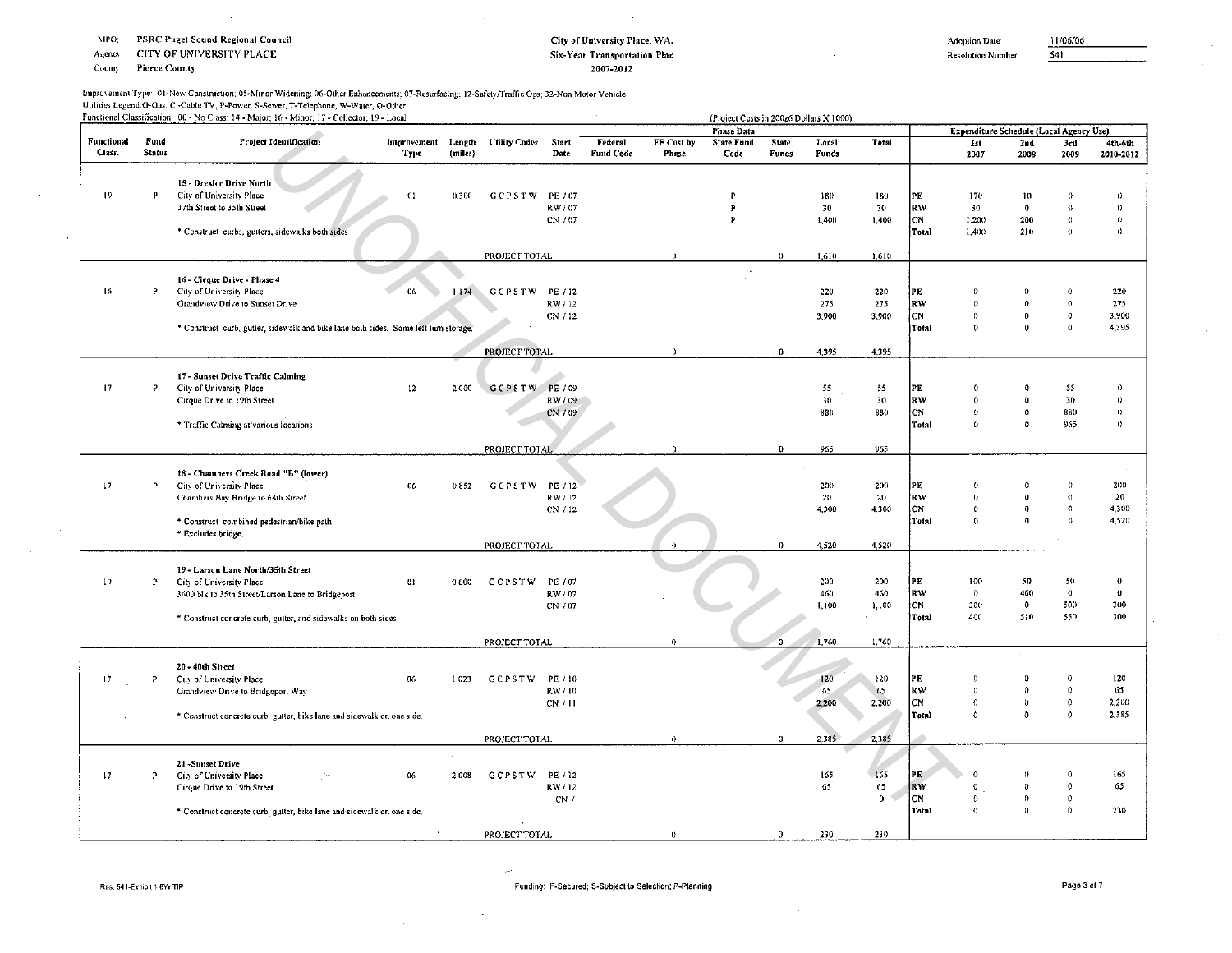**CITY OF UNIVERSITY PLACE** Agency:

County: **Pierce County** 

## City of University Place, WA. Six-Year Transportation Plan 2007-2012

Adoption Date:

11/06/06  $\overline{541}$ 

Resolution Number:

Improvement Type: 01-New Construction; 05-Minor Widening; 06-Other Enhancements; 07-Resurfacing; 12-Safety/Traffic Ops: 32-Non Motor Vehicle Utilities Legend G-Gas, C -Cable TV, P-Power, S-Sewer, T-Telephone, W-Water, O-Other

|                 |              | runcuonal Classification:  00 - No Class; 14 - Major; 16 - Minor; 17 - Collector; 19 - Local       |                    |         |                      |          |              |               | (Project Costs in 200z6 Dollars X 1000) |                  |                  |                     |            |                                         |                       |                  |           |
|-----------------|--------------|----------------------------------------------------------------------------------------------------|--------------------|---------|----------------------|----------|--------------|---------------|-----------------------------------------|------------------|------------------|---------------------|------------|-----------------------------------------|-----------------------|------------------|-----------|
|                 |              |                                                                                                    |                    |         |                      |          |              |               | Phase Data                              |                  |                  |                     |            | Expenditure Schedule (Local Agency Use) |                       |                  |           |
| Functional      | Fund         | Project Identification                                                                             | Improvement Length |         | <b>Utility Codes</b> | Start    | Federal      | FF Cost by    | <b>State Fund</b>                       | State            | Local            | Total               |            | ist                                     | 2nd                   | 3rd              | 4th-oth   |
| Class.          | Status       |                                                                                                    | Type               | (miles) |                      | Date     | Fund Code    | Phase         | Code                                    | Funds            | Funds            |                     |            | 2007                                    | 2008                  | 2009             | 2010-2012 |
|                 |              |                                                                                                    |                    |         |                      |          |              |               |                                         |                  |                  |                     |            |                                         |                       |                  |           |
|                 |              | 22 - Elwood Drive                                                                                  |                    |         |                      |          |              |               |                                         |                  |                  |                     |            |                                         |                       |                  |           |
|                 |              |                                                                                                    |                    |         |                      |          |              |               |                                         |                  |                  |                     |            |                                         |                       |                  |           |
| 17              | P            | City of University Place                                                                           | -06                | 0.133   | <b>GCPSTW</b>        | PE / 11  |              |               |                                         |                  | 65               | 65                  | PE         | $\theta$                                |                       |                  | 65        |
|                 |              | 29th Street to 27th Street                                                                         |                    |         |                      | RW/11    |              |               |                                         |                  | 30               | 30                  | RW         | $\Omega$                                | $\Omega$              | $\mathbf{0}$     | 30        |
|                 |              |                                                                                                    |                    |         |                      | CN/11    |              |               |                                         |                  | 350              | 350                 | <b>CN</b>  | $\Omega$                                | $\boldsymbol{\Omega}$ | $\bf{0}$         | 350       |
|                 |              | * Construct concrete curb, gutter, bike lanes and sidewalks on both sides of street.               |                    |         |                      |          |              |               |                                         |                  |                  |                     | Total      | $\Omega$                                | $\Omega$              | $\Omega$         | 445       |
|                 |              |                                                                                                    |                    |         |                      |          |              |               |                                         |                  |                  |                     |            |                                         |                       |                  |           |
|                 |              |                                                                                                    |                    |         | PROJECT TOTAL        |          |              | $\mathbf{0}$  |                                         | $\mathbf 0$      | 445              | 445                 |            |                                         |                       |                  |           |
|                 |              |                                                                                                    |                    |         |                      |          |              |               |                                         |                  |                  |                     |            |                                         |                       |                  |           |
|                 |              | 23 - 35th Street - Phase 1                                                                         |                    |         |                      |          |              |               |                                         |                  |                  |                     |            |                                         |                       |                  |           |
| 17              | P            | City of University Place                                                                           | 06                 | 0.500   | <b>GCPSTW</b>        | PE / 12  |              |               |                                         | 75               | 20               | 95                  | PE         | $\Omega$                                | $\Omega$              |                  | 95        |
|                 |              | Grandview Drive to Larson Lane                                                                     |                    |         |                      | RW/      |              |               |                                         |                  |                  | $\mathbf 0$         | <b>RW</b>  | $\mathbf{0}$                            | $\Omega$              | $\theta$         |           |
|                 |              |                                                                                                    |                    |         |                      | CN/      |              |               |                                         |                  |                  | $\mathbf{0}$        | <b>ICN</b> | $\Omega$                                | $\bf{0}$              | $\theta$         |           |
|                 |              | "Construction of curb, gutter, sidewalk and bicycle lanes on both sides of street.                 |                    |         |                      |          |              |               |                                         |                  |                  |                     | Total      | $\theta$                                | $\theta$              | $\theta$         | 95        |
|                 |              |                                                                                                    |                    |         |                      |          |              |               |                                         |                  |                  |                     |            |                                         |                       |                  |           |
|                 |              |                                                                                                    |                    |         | PROJECT TOTAL        |          |              | $\Omega$      |                                         | 75               | 20               | 95                  |            |                                         |                       |                  |           |
|                 |              |                                                                                                    |                    |         |                      |          |              |               |                                         |                  |                  |                     |            |                                         |                       |                  |           |
|                 |              | 24 - 35th Street - Phase 2                                                                         |                    |         |                      |          |              |               |                                         |                  |                  |                     |            |                                         |                       |                  |           |
| $\overline{17}$ | P            | City of University Place                                                                           | 06                 | 0.500   | GCPSTW PE/12         |          |              |               | P                                       | 75               | 20               | 95                  | PE.        | $\Omega$                                |                       |                  | 95        |
|                 |              | Drexler Drive to 67th Avenue                                                                       |                    |         |                      | RWL      |              |               |                                         |                  |                  | $\ddot{\mathbf{0}}$ | RW         | $\Omega$                                | $\boldsymbol{0}$      | $\theta$         |           |
|                 |              |                                                                                                    |                    |         |                      | CN       |              |               |                                         |                  |                  | $\bf{0}$            | <b>CN</b>  | $\Omega$                                | $\theta$              | $\theta$         |           |
|                 |              | *Construction of curb, gutter, sidewalk and bicycle lanes on both sides of street.                 |                    |         |                      |          |              |               |                                         |                  |                  |                     | Total      | $\alpha$                                | $\Omega$              | $\theta$         | 95.       |
|                 |              |                                                                                                    |                    |         |                      |          |              |               |                                         |                  |                  |                     |            |                                         |                       |                  |           |
|                 |              |                                                                                                    |                    |         | PROJECT TOTAL        |          |              | $\bf{0}$      |                                         | 75               | ${\bf 20}$       | 95                  |            |                                         |                       |                  |           |
|                 |              |                                                                                                    |                    |         |                      |          |              |               |                                         |                  |                  |                     |            |                                         |                       |                  |           |
|                 |              | 25 - Beckonridge Drive                                                                             |                    |         |                      |          |              |               |                                         |                  |                  |                     |            |                                         |                       |                  |           |
| 17              | $\mathbf{P}$ | City of University Place                                                                           | 06                 | 0.530   | <b>GCPSTW</b>        | .PE / 10 | $\mathbf{P}$ |               |                                         | 10               | $10^{\circ}$     | 110                 | PE         | $\bf{0}$                                | o                     |                  | 110       |
|                 |              | Grandview Drive to Cirque Drive                                                                    |                    |         |                      | RW/10    |              | 55            | P                                       | 10 <sub>10</sub> | 10 <sub>10</sub> | 75                  | <b>RW</b>  | $\Omega$                                | $\Omega$              | $\Omega$         | 75        |
|                 |              |                                                                                                    |                    |         |                      | CN / 11  |              | 1,200         | Þ                                       | 100              | 100              | 1,400               | CN         | $\theta$                                | $\theta$              | $\theta$         | 1,400     |
|                 |              | * Construct concrete curb, gutter and sidewalk on both sides of the street.                        |                    |         |                      |          |              |               |                                         |                  |                  |                     | Total      | $\mathbf{0}$                            | $\Omega$              | $\Omega$         | 1,585     |
|                 |              |                                                                                                    |                    |         |                      |          |              |               |                                         |                  |                  |                     |            |                                         |                       |                  |           |
|                 |              |                                                                                                    |                    |         | PROJECT TOTAL        |          |              | 1,345         |                                         | 120              | 120              | 1,585               |            |                                         |                       |                  |           |
|                 |              |                                                                                                    |                    |         |                      |          |              |               |                                         |                  |                  |                     |            |                                         |                       |                  |           |
|                 |              | 26 - Lemmons Beach/31st Street/Parkway                                                             |                    |         |                      |          |              |               |                                         |                  |                  |                     |            |                                         |                       |                  |           |
| 17              | P            | City of University Place                                                                           | 06                 | 1,000   | GCPSTW               | PE / 11  |              |               |                                         |                  | 100              | 100                 | PE         | $\theta$                                | $\Omega$              |                  | 100       |
|                 |              | City Limits to Elwood Drive                                                                        |                    |         |                      | RW/11    |              |               |                                         |                  | 65               | 65                  | <b>RW</b>  | $\Omega$                                | $\bf{0}$              | $\Omega$         | 65        |
|                 |              |                                                                                                    |                    |         |                      | CN / 12  |              |               |                                         |                  | 3,100            | 3,100               | <b>CN</b>  | $\Omega$                                | $\mathbf{0}$          | $\bf{0}$         | 3,100     |
|                 |              | * Construct concrete curb, gutter and sidewalk on both sides of the street.                        |                    |         |                      |          |              |               |                                         |                  |                  |                     | Total      | $\Omega$                                | $\bf{0}$              | $\boldsymbol{0}$ | 3,265     |
|                 |              |                                                                                                    |                    |         |                      |          |              |               |                                         |                  |                  |                     |            |                                         |                       |                  |           |
|                 |              |                                                                                                    |                    |         | PROJECT TOTAL        |          |              | $\mathbf{0}$  |                                         | $\overline{0}$   | 3,265            | 3,265               |            |                                         |                       |                  |           |
|                 |              |                                                                                                    |                    |         |                      |          |              |               |                                         |                  |                  |                     |            |                                         |                       |                  |           |
|                 |              | 27 - 44th Street                                                                                   |                    |         |                      |          |              |               |                                         |                  |                  |                     |            |                                         |                       |                  |           |
| 17              | P.           | City of University Place                                                                           | 06                 | 0.549   | <b>GCPSTW</b>        | PE / 10  |              |               |                                         |                  | 105              | 105                 | PE         | 0                                       | $\Omega$              |                  | 105       |
|                 |              | Elwood Drive to Bridgeport Way                                                                     |                    |         |                      | RW/10    |              |               |                                         |                  | 55               | 55                  | RW         | $\bf{0}$                                | $\Omega$              | $\theta$         | 55        |
|                 |              |                                                                                                    |                    |         |                      | CN /11   |              |               |                                         |                  | 970              | 970                 | <b>CN</b>  | $\mathbf{0}$                            | $\theta$              | $\mathbf{0}$     | 970       |
|                 |              | * Construct concrete curb, gutter, bike lane and sidewalk on one side.                             |                    |         |                      |          |              |               |                                         |                  |                  |                     | Total      | $\theta$                                | $\Omega$              | $\theta$         | 1,130     |
|                 |              | On 2 sides from Elwood to Sunset.                                                                  |                    |         |                      |          |              |               |                                         |                  |                  |                     |            |                                         |                       |                  |           |
|                 |              |                                                                                                    |                    |         | PROJECT TOTAL        |          |              | $\mathfrak o$ |                                         | $\theta$         | 1,130            | 1,130               |            |                                         |                       |                  |           |
|                 |              |                                                                                                    |                    |         |                      |          |              |               |                                         |                  |                  |                     |            |                                         |                       |                  |           |
|                 |              | 28 - 27th Street                                                                                   |                    |         |                      |          |              |               |                                         |                  |                  |                     |            |                                         |                       |                  |           |
| 17              | P            | City of University Place                                                                           | 06                 | 0.625   | GCPSTW PE/12         |          |              |               |                                         |                  | 200              | 200                 | <b>PE</b>  | $\Omega$                                |                       |                  | 200       |
|                 |              | Day Island Bridge to Grandview Drive                                                               |                    |         |                      | RW/12    |              |               |                                         |                  | 65               | 65                  | <b>RV</b>  | $\Omega$                                | $\theta$              | $\theta$         | $65 -$    |
|                 |              |                                                                                                    |                    |         |                      | CN / 12  |              |               |                                         |                  | 2,000            | 2,000               | icN.       | $\bf{0}$                                | $\theta$              | $\theta$         | 2,000     |
|                 |              | *Construction of curb, gutter, sidewalk, bicycle lane one side and enclosed storm drainage system, |                    |         |                      |          |              |               |                                         |                  |                  |                     | Total      | $\Omega$                                | $\theta$              | $\boldsymbol{0}$ | 2.265     |
|                 |              |                                                                                                    |                    |         |                      |          |              |               |                                         |                  |                  |                     |            |                                         |                       |                  |           |
|                 |              |                                                                                                    |                    |         | PROJECT TOTAL        |          |              | $\Omega$      |                                         |                  | 2,265            | 2,265               |            |                                         |                       |                  |           |

i po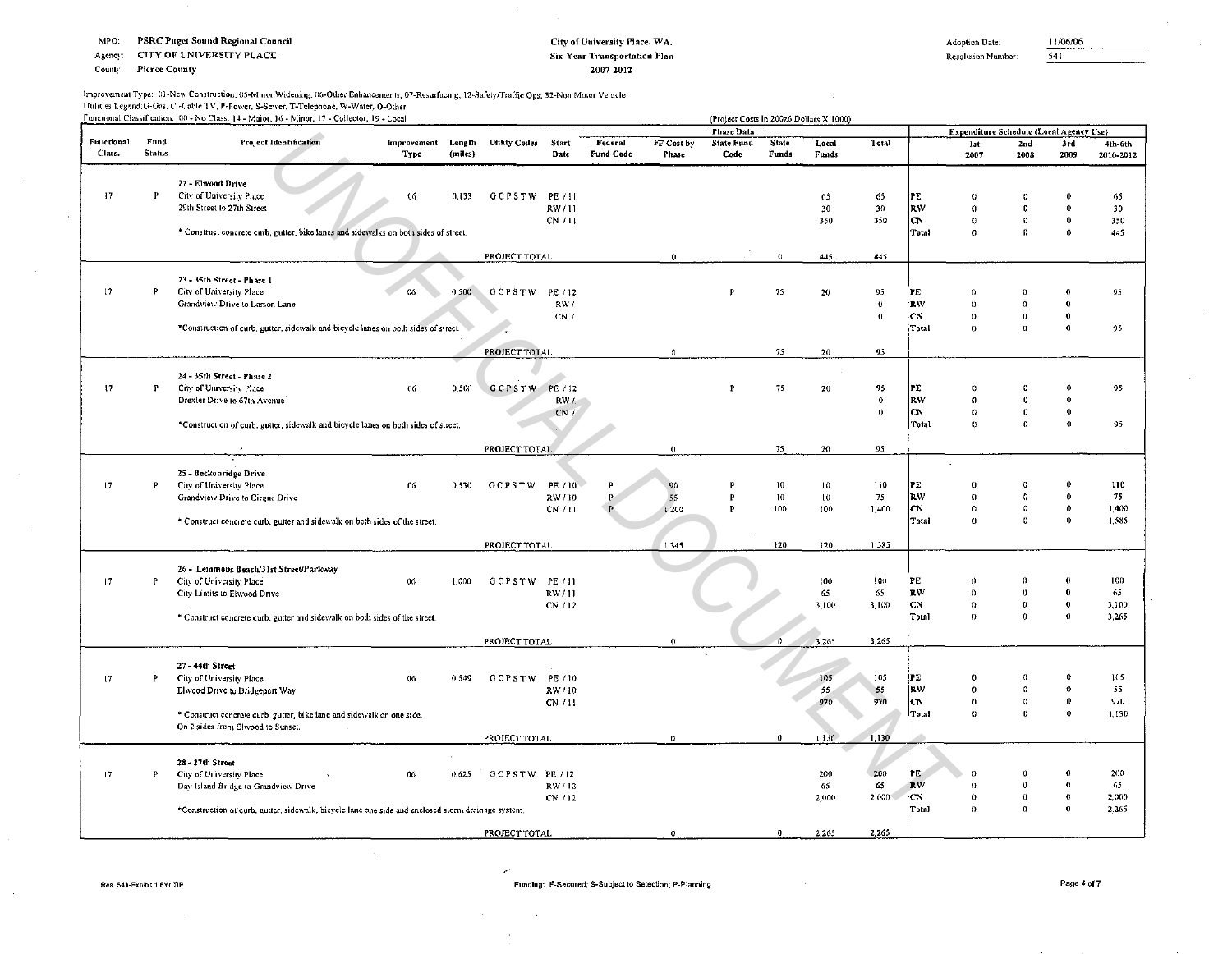CITY OF UNIVERSITY PLACE Agency:

County: Pierce County

 $\sim$ 

#### City of University Place, WA. Six-Year Transportation Plan 2007-2012

Adoption Date:

11/06/06  $\overline{541}$ 

 $\sim$ 

Resolution Number:

## Improvement Type 01-New Construction; 05-Minor Widening; 06-Other Enhancements; 07-Resurfacing; 12-Safety/Traffic Ops; 32-Non Motor Vehicle Utilities Legend: G-Gas, C -Cable TV, P-Power, S-Sewer, T-Telephone, W-Water, O-Other<br>Functional Classification: 00 - No Class: 14 - Maior: 16 - Minor: 17 - Collector: 19 - Local

|                      |                       | Functional Classification: 00 - No Class: 14 - Major; 16 - Minor: 17 - Collector; 19 - Local               |                            |         |                     |                  |                      |                            | (Project Costs in 200z6 Dollars X 1000) |                |                       |              |                           |                                         |                        |                      |                      |
|----------------------|-----------------------|------------------------------------------------------------------------------------------------------------|----------------------------|---------|---------------------|------------------|----------------------|----------------------------|-----------------------------------------|----------------|-----------------------|--------------|---------------------------|-----------------------------------------|------------------------|----------------------|----------------------|
|                      |                       |                                                                                                            |                            |         |                     |                  |                      |                            | <b>Phase Data</b>                       |                |                       |              |                           | Expenditure Schedule (Local Agency Use) |                        |                      |                      |
| Functional<br>Class. | Fund<br><b>Status</b> | <b>Project Identification</b>                                                                              | Improvement Length<br>Type | (miles) | <b>Unlity Codes</b> | Start<br>Date    | Federal<br>Fund Code | FF Cost by<br><b>Phase</b> | <b>State Fund</b><br>Code               | State<br>Funds | Local<br><b>Funds</b> | Total        |                           | lst<br>2007                             | Znd<br>2008            | 3rd<br>2009          | 4th-6th<br>2010-2012 |
|                      |                       | 29 - Chambers Creek Road "C"                                                                               |                            |         |                     |                  |                      |                            |                                         |                |                       |              |                           |                                         |                        |                      |                      |
| 17                   | P                     | City of University Place                                                                                   | 06                         | 0.511   | <b>GCPSTW</b>       | PE / 11          |                      |                            |                                         |                | 150                   | 150          | PE                        | $\Omega$                                | $\theta$               |                      | 150                  |
|                      |                       | Chambers Lane to Bridgeport Way                                                                            |                            |         |                     | RW/11            |                      |                            |                                         |                | 90                    | 90           | lrw.                      | $\theta$                                | $\theta$               | $\Omega$             | 90                   |
|                      |                       |                                                                                                            |                            |         |                     | CN / 11          |                      |                            |                                         |                | 2,000                 | 2,000        | CN.<br>Total              | $\bf{0}$<br>$\theta$                    | $\theta$<br>$\bf{0}$   | $\theta$<br>$\Omega$ | 2,000<br>2,240       |
|                      |                       | * Construct curb, gutter, sidewalk sand bike lanes both sides side.                                        |                            |         |                     |                  |                      |                            |                                         |                |                       |              |                           |                                         |                        |                      |                      |
|                      |                       |                                                                                                            |                            |         | PROJECT TOTAL       |                  |                      | $\Omega$                   |                                         | $\bf{0}$       | 2,240                 | 2,240        |                           |                                         |                        |                      |                      |
|                      |                       | 30 - 54th Street                                                                                           |                            |         |                     |                  |                      |                            |                                         |                |                       |              |                           |                                         |                        |                      |                      |
| 17                   | P                     | City of University Place<br>79th Avenue to Bridgeport Way                                                  | 06                         | 0.379   | GCPSTW              | PE / 10<br>RW/10 |                      |                            |                                         |                | 65<br>45              | 65<br>45     | PE<br>RW.                 | $\Omega$<br>$\theta$                    | $^{\circ}$<br>$\Omega$ | $_{0}$<br>$\theta$   | 65<br>45             |
|                      |                       |                                                                                                            |                            |         |                     | CN / H           |                      |                            |                                         |                | 350                   | 350          | C <sub>N</sub>            | $\Omega$                                | 0                      | $\theta$             | 350                  |
|                      |                       | * Construct concrete curb, gutter and sidewalks on side of street.                                         |                            |         |                     |                  |                      |                            |                                         |                |                       |              | Total                     | $\mathbf 0$                             | Ű                      | $\Omega$             | 460                  |
|                      |                       |                                                                                                            |                            |         | PROJECT TOTAL       |                  |                      | $\mathbf{0}$               |                                         | $\mathbf{0}$   | 460                   | 460          |                           |                                         |                        |                      |                      |
|                      |                       |                                                                                                            |                            |         |                     |                  |                      |                            |                                         |                |                       |              |                           |                                         |                        |                      |                      |
| 17                   | P                     | 31 - Elwood Drive<br>City of University Place                                                              | 06                         | 0.625   | GCPSTW PE/10        |                  |                      |                            |                                         |                | 150                   | 150          | PE                        | $^{\circ}$                              | O                      |                      | 150                  |
|                      |                       | Cirque Drive to 40th Street                                                                                |                            |         |                     | RW/10            |                      |                            |                                         |                | 90                    | 90           | RW                        | $\Omega$                                | $\Omega$               | $\theta$             | 90                   |
|                      |                       |                                                                                                            |                            |         |                     | CN/11            |                      |                            |                                         |                | 1,600                 | 1,600        | СN                        | $\theta$                                | $\theta$               | $\theta$             | 1,600                |
|                      |                       | * Construct concrete curb, gutter and sidewalks on both sides of street.                                   |                            |         |                     |                  |                      |                            |                                         |                |                       |              | Total                     | $\bf{0}$                                | $\bf{0}$               | $\Omega$             | 1,840                |
|                      |                       |                                                                                                            |                            |         | PROJECT TOTAL       |                  |                      | $\Omega$                   |                                         | $\mathbf{0}$   | 1,840                 | 1,840        |                           |                                         |                        |                      |                      |
|                      |                       |                                                                                                            |                            |         |                     |                  |                      |                            |                                         |                |                       |              |                           |                                         |                        |                      |                      |
| 19                   | Þ.                    | 32 - Neighborhood Improvements<br>City of University Place                                                 | 12                         |         | GCPSTW PE/07        |                  |                      |                            |                                         |                |                       | $\Omega$     | PE                        | $\Omega$                                | $\theta$               |                      | $\Omega$             |
|                      |                       | Various Locations                                                                                          |                            |         |                     | RW / 07          |                      |                            |                                         |                |                       | $\mathbf{0}$ | RW                        | $\mathbf{0}$                            | $\theta$               | $\theta$             | $\mathbf{0}$         |
|                      |                       |                                                                                                            |                            |         |                     | CN / 07          |                      |                            |                                         |                | 900                   | 900          | lcN.                      | 150                                     | 150                    | 150                  | 450                  |
|                      |                       | *Sidewalk, storm drainage and traffic safety type improvements to be implemented on various local streets. |                            |         |                     |                  |                      |                            |                                         |                |                       |              | Total                     | 150                                     | 150                    | 150                  | 450                  |
|                      |                       |                                                                                                            |                            |         | PROJECT TOTAL       |                  |                      |                            |                                         | $\pmb{\Omega}$ | 900                   | 900          |                           |                                         |                        |                      |                      |
|                      |                       | 33 - Street Overlay Program                                                                                |                            |         |                     |                  |                      |                            |                                         |                |                       |              |                           |                                         |                        |                      |                      |
| 14/16                | P                     | City of University Place                                                                                   | 07                         |         | GCPSTW              | PE / 07          |                      |                            |                                         |                |                       | $\theta$     | PE                        | $\theta$                                | -0                     | 0                    | $\theta$             |
| 17/19                |                       | Various Locations                                                                                          |                            |         |                     | RW/07            |                      |                            |                                         |                |                       | $\bullet$    | RW                        | $\Omega$                                | $\theta$               | $\Omega$             | $\mathbf{0}$         |
|                      |                       |                                                                                                            |                            |         |                     | CN / 07          |                      |                            |                                         |                | 1,800                 | 1,800        | C <sub>N</sub>            | 300                                     | 300<br>300             | 300                  | 900<br>900           |
|                      |                       | *Overlay program to be completed on various City streets.                                                  |                            |         |                     |                  |                      |                            |                                         |                |                       |              | Total                     | 300                                     |                        | 300                  |                      |
|                      |                       |                                                                                                            |                            |         | PROJECT TOTAL       |                  |                      | $\mathbf{0}$               |                                         | $\mathbf{0}$   | 1,800                 | 1,800        |                           |                                         |                        |                      |                      |
|                      |                       | 34 - 37th Street Connection                                                                                |                            |         |                     |                  |                      |                            |                                         |                |                       |              |                           |                                         |                        |                      |                      |
| $\mathbf{19}$        | P                     | City of University Place                                                                                   | 01                         | 0.114   | GCPSTW PE/10        |                  |                      |                            |                                         |                | 100                   | 100          | PE                        |                                         |                        |                      | 100                  |
|                      |                       | Sunset Drive to 7900 Block                                                                                 |                            |         |                     | RW / 10          |                      |                            |                                         |                | 65                    | 65           | RW                        | $\Omega$                                | $\Omega$               | $\theta$             | 65                   |
|                      |                       |                                                                                                            |                            |         |                     | CN / 10          |                      |                            |                                         |                | 700                   | 700          | C <sub>N</sub>            | $\Omega$                                | $\theta$               | $\theta$             | 700                  |
|                      |                       | * Construct roadway to complete connection                                                                 |                            |         |                     |                  |                      |                            |                                         |                |                       |              | Total                     | $\Omega$                                | $\theta$               | $\theta$             | 865                  |
|                      |                       |                                                                                                            |                            |         | PROJECT TOTAL       |                  |                      | $\bf{0}$                   |                                         | $\theta$       | 865                   | 865          |                           |                                         |                        |                      |                      |
|                      |                       | 35 - 57th Avenue Connection                                                                                |                            | $\pm$   |                     |                  |                      |                            |                                         |                |                       |              |                           |                                         |                        |                      |                      |
| 19                   | P                     | City of University Place                                                                                   | 01                         | 0.152   | GCPSTW PE/09        |                  |                      |                            |                                         |                | 100                   | 100          | PE <sup>-</sup>           |                                         | $\bf{0}$               | 100                  | $\mathbf 0$          |
|                      |                       | Cirque Drive to 5800 Block                                                                                 |                            |         |                     | RW/09            |                      |                            |                                         |                | 65                    | 65           | <b>RW</b>                 |                                         | $\Omega$               | 65                   | $\mathbf 0$          |
|                      |                       |                                                                                                            |                            |         |                     | CN / 09          |                      |                            |                                         |                | 750                   | 750          | <b>CN</b><br><b>Tetal</b> | $\Omega$<br>$\alpha$                    | $\theta$<br>$\Omega$   | 700<br>865           | 50<br>50             |
|                      |                       | * Construct roadway to complete connection                                                                 |                            |         |                     |                  |                      |                            |                                         |                |                       |              |                           |                                         |                        |                      |                      |
|                      |                       |                                                                                                            |                            |         | PROJECT TOTAL       |                  |                      | $\pmb{0}$                  |                                         | $\bf{0}$       | 915                   | 915          |                           |                                         |                        |                      |                      |

j.

 $\mathcal{A}=\mathcal{A}^{\mathcal{A}}$  , where  $\mathcal{A}^{\mathcal{A}}$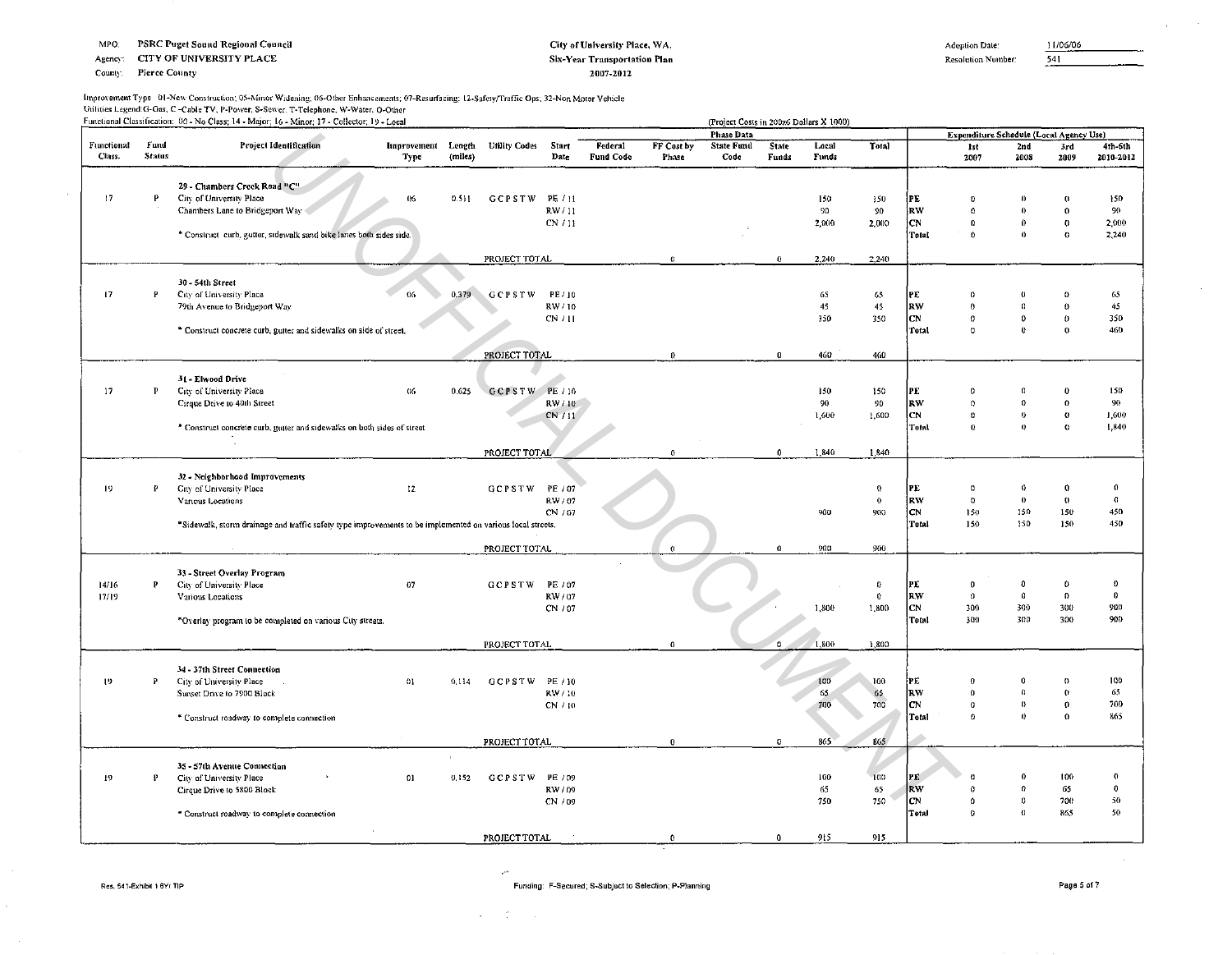Agency: CITY OF UNIVERSITY PLACE

#### **Pierce County** County:

 $\sim$ 

## City of University Place, WA. Six-Year Transportation Plan 2007-2012

Adoption Date:

 $\overline{541}$ 

**Resolution Number:** 

| Improvement Type: 01-New Construction; 05-Minor Widening; 06-Other Enhancements; 07-Resurfacing; 12-Safety/Traffic Ops; 32-Non Motor Vehicle |
|----------------------------------------------------------------------------------------------------------------------------------------------|
| Utilities Legend:G-Gas, C -Cable TV, P-Power, S-Sewer, T-Telephone, W-Water, O-Other                                                         |
| Functional Classification: 00 - No Class: 14 - Major: 16 - Minor: 17 - Collector: 19 - Local                                                 |

|                   |               | Functional Classification: 00 - No Class; 14 - Major; 16 - Minor; 17 - Collector; 19 - Local |                                        |         |                      |                  |                      |                     |                           |                       | (Project Costs in 200z6 Dollars X 1000) |                 |           |                                         |                         |                      |                      |
|-------------------|---------------|----------------------------------------------------------------------------------------------|----------------------------------------|---------|----------------------|------------------|----------------------|---------------------|---------------------------|-----------------------|-----------------------------------------|-----------------|-----------|-----------------------------------------|-------------------------|----------------------|----------------------|
| <b>Functional</b> | Fund          | Project Identification                                                                       |                                        |         |                      |                  |                      |                     | <b>Phase Data</b>         |                       |                                         |                 |           | Expenditure Schedule (Local Agency Use) |                         |                      |                      |
| Class.            | <b>Status</b> |                                                                                              | Improvement Length<br>T <sub>ype</sub> | (miles) | <b>Utility Codes</b> | Start<br>Date    | Federal<br>Fund Code | FF Cest by<br>Phase | <b>State Fund</b><br>Code | <b>State</b><br>Funds | Local<br>Funds                          | Total           |           | 1st<br>2007                             | 2 <sub>nd</sub><br>2008 | 3rd<br>2009          | 4th-6th<br>2010-2012 |
|                   |               | 36 - Drexler Drive South                                                                     |                                        |         |                      |                  |                      |                     |                           |                       |                                         |                 |           |                                         |                         |                      |                      |
| $19 -$            | P             | City of University Place                                                                     | 01                                     | 0.150   | GCPSTW               | PE / 09          |                      |                     |                           |                       | 165                                     | 165             | PE        | $\theta$                                | 0                       | 165                  | $\theta$             |
|                   |               | 40th Street to 42nd Street                                                                   |                                        |         |                      | RW/09            |                      |                     |                           |                       | 150                                     | 150             | <b>RW</b> | $\theta$                                | $\bf{0}$                | 150                  | $^{\circ}$           |
|                   |               |                                                                                              |                                        |         |                      | CN / 09          |                      |                     |                           |                       | 700                                     | 700             | CN        | $\theta$                                | $\bf{0}$                | 350                  | 350                  |
|                   |               | * Construct roadway for town center grid                                                     |                                        |         |                      |                  |                      |                     |                           |                       |                                         |                 | Total     | $\bf{0}$                                | $\Omega$                | 665                  | 350                  |
|                   |               |                                                                                              |                                        |         | PROJECT TOTAL        |                  |                      | $\Omega$            |                           | $\mathbf{0}$          | 1.015                                   | 1,015           |           |                                         |                         |                      |                      |
|                   |               | 37 - Larson Lane South                                                                       |                                        |         |                      |                  |                      |                     |                           |                       |                                         |                 |           |                                         |                         |                      |                      |
| 19                | P             | City of University Place                                                                     | 01                                     | 0.500   | <b>GCPSTW</b>        | FE / 12          |                      |                     |                           |                       | 300                                     | 300             | PE        | $\Omega$                                | a                       | $\theta$             | 300                  |
|                   |               | 3600 blk to 42nd Street                                                                      |                                        |         |                      | RW/12            |                      |                     |                           |                       | 3,000                                   | 3,000           | RW        | $\theta$                                | $\Omega$                | $\Omega$             | 3,000                |
|                   |               |                                                                                              |                                        |         |                      | CN / 12          |                      |                     |                           |                       | 1,750                                   | 1,750           | <b>CN</b> | $\theta$                                | $\Omega$                | $\theta$             | 1.750                |
|                   |               | * Construct roadway for town center grid                                                     |                                        |         |                      |                  |                      |                     |                           |                       |                                         |                 | Total     | $\Omega$                                | o                       | $\Omega$             | 5,050                |
|                   |               |                                                                                              |                                        |         | PROJECT TOTAL        |                  |                      | $\bf{0}$            |                           | 0                     | 5,050                                   | 5.050           |           |                                         |                         |                      |                      |
|                   |               |                                                                                              |                                        |         |                      |                  |                      |                     |                           |                       |                                         |                 |           |                                         |                         |                      |                      |
| 19                | P             | 38-42nd Street<br>City of University Place                                                   | $\Omega$                               |         |                      |                  |                      |                     |                           |                       |                                         |                 |           |                                         |                         |                      |                      |
|                   |               | 40th Street to 42nd Street                                                                   |                                        | 0.227   | <b>GCPSTW</b>        | PE / 09<br>RW/09 |                      |                     |                           |                       | 165<br>1,000                            | 165<br>1,000    | PE<br>RW  | -0<br>$\theta$                          | $\bf{0}$<br>$\bf{0}$    | 100<br>500           | 65<br>500            |
|                   |               |                                                                                              |                                        |         |                      | CN / 09          |                      |                     |                           |                       | 900                                     | 900             | <b>CN</b> | $\theta$                                | $\mathbf 0$             | 450                  | 450                  |
|                   |               | * Construct roadway for town center grid                                                     |                                        |         |                      |                  |                      |                     |                           |                       |                                         |                 | Total     | $\mathbf{0}$                            | $\mathbf{0}$            | 1,050                | 1,015                |
|                   |               |                                                                                              |                                        |         |                      |                  |                      |                     |                           |                       |                                         |                 |           |                                         |                         |                      |                      |
|                   |               |                                                                                              |                                        |         | PROJECT TOTAL        |                  |                      | $\mathbf{0}$        |                           | $\mathbf 0$           | 2.065                                   | 2,065           |           |                                         |                         |                      |                      |
|                   |               | 39 - Mall Drive                                                                              |                                        |         |                      |                  |                      |                     |                           |                       |                                         |                 |           |                                         |                         |                      |                      |
| 19                | P             | City of University Place                                                                     | 01                                     | 0,227   | GCPSTW               | PE / 12          |                      |                     |                           |                       | 150                                     | 150             | PE        | $\Omega$                                | $\theta$                |                      | 150                  |
|                   |               | 74th Avenue to 76th Avenue                                                                   |                                        |         |                      | RW/12            |                      |                     |                           |                       | 1,000                                   | 1,000           | RW        | $\Omega$                                | $\Omega$                |                      | 1,000                |
|                   |               |                                                                                              |                                        |         |                      | CN / 12          |                      |                     |                           |                       | 900                                     | 900             | lсN       | $\,$ 0                                  | 0                       | $\bf{0}$             | 900                  |
|                   |               | * Construct roadway for town center grid                                                     |                                        |         |                      |                  |                      |                     |                           |                       |                                         |                 | Total     | $\Omega$                                | $\theta$                | $\theta$             | 2,050                |
|                   |               |                                                                                              |                                        |         |                      |                  |                      |                     |                           |                       |                                         |                 |           |                                         |                         |                      |                      |
|                   |               |                                                                                              |                                        |         | PROJECT TOTAL        |                  |                      | $\bf{0}$            |                           | $\bf{0}$              | 2,050                                   | 2,050           |           |                                         |                         |                      |                      |
|                   |               | 40 - Bridgeport Way/35th Street Town Center Enhancements                                     |                                        |         |                      |                  |                      |                     |                           |                       |                                         |                 |           |                                         |                         |                      |                      |
| $\overline{19}$   | $\mathbf{F}$  | City of University Place                                                                     | 06                                     | 0.511   | <b>GCPSTW</b>        | PE / 07          | F                    | 300                 | F                         | 286                   | 6                                       | 592             | PE        | 592                                     | ß                       |                      | $\Omega$             |
|                   |               | 40th Street to 35th Street/Bridgeport to Drexler Drive                                       |                                        |         |                      | RW/07            |                      | $\theta$            | R                         | 600                   | 150                                     | 750             | RW        | 750                                     | Ď                       | $\Omega$             | $\boldsymbol{0}$     |
|                   |               |                                                                                              |                                        |         |                      | CN / 07          | $\mathbf{F}$         | 1,996               |                           | $\Omega$              | 550                                     | 2,546           | lCN.      | 2,546                                   | $\theta$                | $\boldsymbol{0}$     | $\bf{0}$             |
|                   |               | * Add parking bays, improve ped crossings, and widen sidewalks.                              |                                        |         |                      |                  |                      |                     |                           |                       |                                         |                 | Total     | 3,888                                   | $\Omega$                | $\theta$             | $\Omega$             |
|                   |               |                                                                                              |                                        |         | PROJECT TOTAL        |                  |                      | 2,296               |                           | 886                   | 706                                     | 3,888           |           |                                         |                         |                      |                      |
|                   |               |                                                                                              |                                        |         |                      |                  |                      |                     |                           |                       |                                         |                 |           |                                         |                         |                      |                      |
| 19                | ₽             | 41 - Town Center Drive (Market Street)                                                       |                                        |         |                      |                  |                      |                     |                           | n                     |                                         | 150             | PE.       | 150                                     | $\Omega$                | O                    | $\boldsymbol{0}$     |
|                   |               | City of University Place<br>Bridgeport Way to 37th Street                                    | 01                                     | 0.300   | <b>GCPSTW</b>        | PE / 07<br>RW/07 |                      |                     |                           | $\theta$              | 150<br>30                               | 30 <sub>1</sub> | RW        | 30                                      | $\theta$                | O                    | $\theta$             |
|                   |               |                                                                                              |                                        |         |                      | CN / 07          |                      |                     |                           | $\Omega$              | 2,000                                   | 2,000           | CN        | 2,000                                   | $\bf{0}$                | $\Omega$             | $\Omega$             |
|                   |               | * Construct roadway for town center grid                                                     |                                        |         |                      |                  |                      |                     |                           |                       |                                         |                 | Total     | 2,180                                   | $\theta$                | $\bf{0}$             | $\boldsymbol{0}$     |
|                   |               |                                                                                              |                                        |         |                      |                  |                      |                     |                           |                       |                                         |                 |           |                                         |                         |                      |                      |
|                   |               |                                                                                              |                                        |         | PROJECT TOTAL        |                  |                      | $\theta$            |                           | $\mathbf{0}$          | 2.180                                   | 2,180           |           |                                         |                         |                      |                      |
|                   |               | 42 - 40th Street/Bridgeport Intersection                                                     |                                        |         |                      |                  |                      |                     |                           |                       |                                         |                 |           |                                         |                         |                      |                      |
| 14                | P             | City of University Place                                                                     | 12 <sub>2</sub>                        | n/a     | <b>GCPSTW</b>        | PE / 08          |                      |                     |                           | $\theta$              | 60                                      | 60              | PE        |                                         | 60                      | 0                    | $\Omega$             |
|                   |               | 40th Street and Bridgeport Intersection                                                      |                                        |         |                      | RW/08            |                      |                     |                           | $\theta$              | 340                                     | 340             | RW        | $\theta$                                | 340                     | $\Omega$             | $\Omega$             |
|                   |               |                                                                                              |                                        |         |                      | CN / 08          |                      |                     |                           | $\mathbf 0$           | 350                                     | 350             | CN        | $\Omega$                                | 350                     | $\bf{0}$<br>$\theta$ | $\theta$             |
|                   |               | *Construct intersection improvements                                                         |                                        |         |                      |                  |                      |                     |                           |                       |                                         |                 | Total     | $\theta$                                | 750                     |                      | $\overline{0}$       |
|                   |               |                                                                                              |                                        |         | PROJECT TOTAL        |                  |                      | $\bf{0}$            |                           | $\mathbf{0}$          | 750                                     | 750             |           |                                         |                         |                      |                      |

 $\mu^{\mu\nu}$ 

 $\mathcal{A}=\frac{1}{2}$  ,  $\mathcal{A}=\frac{1}{2}$ 

11/06/06

 $\sim$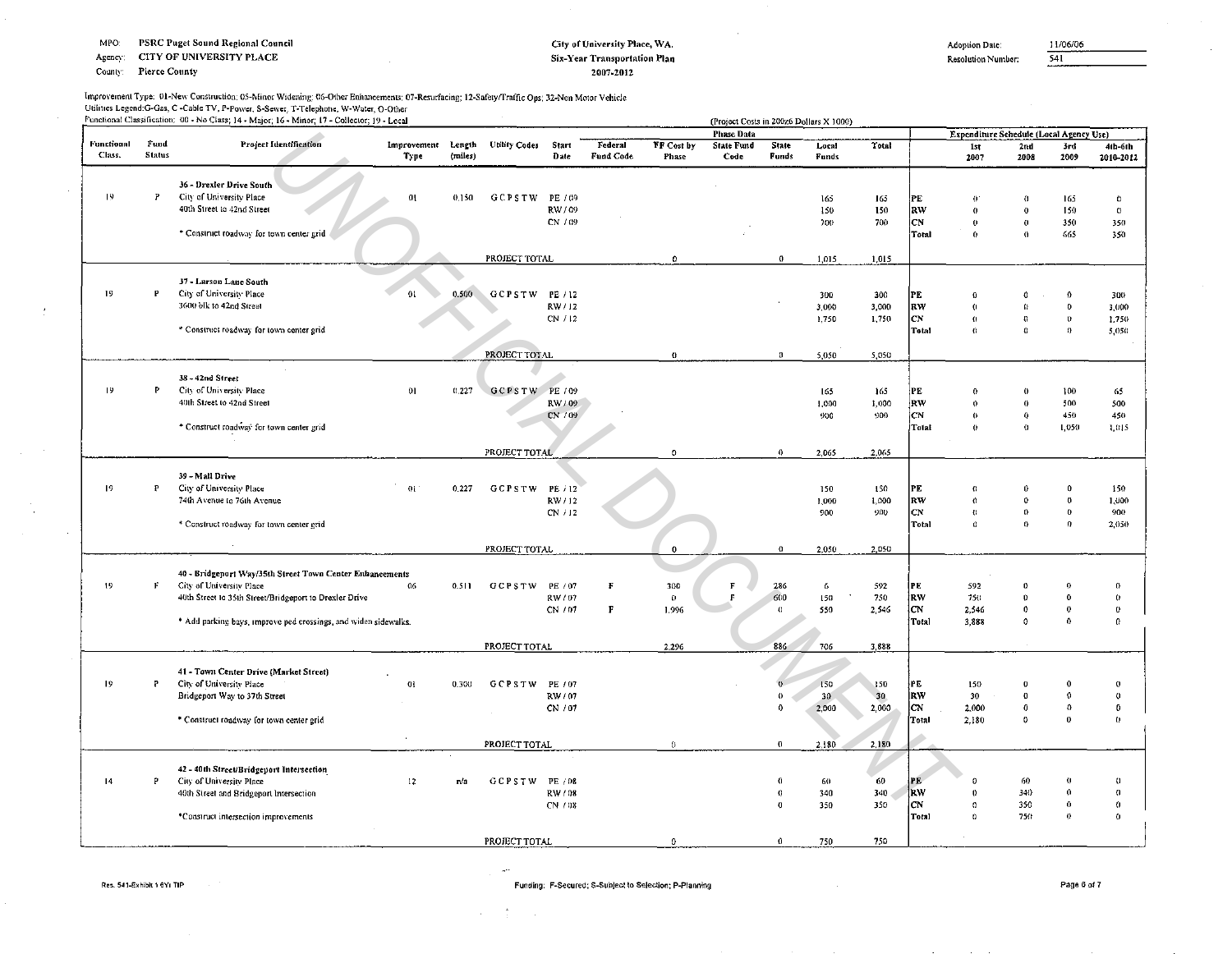MPO: **PSRC Puget Sound Regional Council** 

CITY OF UNIVERSITY PLACE Agency:

**Pierce County** County:

#### City of University Place, WA. Six-Year Transportation Plan 2007-2012

Adoption Date:

11/06/06  $541$ 

Resolution Number:

#### Improvement Type: 01-New Construction; 05-Minor Widening; 06-Other Enhancements; 07-Resurfacing; 12-Safety/Traffic Ops; 32-Non Motor Vehicle Unlities Legend G-Gas, C -Cable TV, P-Power, S-Sewer, T-Telephone, W-Water, O-Other Functional Clossification: 00 - No Class: 14 - Major: 16 - Minor: 17 - Collector: 18 - Local

|                      |                | Functional Classification: 00 - No Class: 14 - Major: 16 - Minor: 17 - Collector: 19 - Local                    |                     |                   |                      |               |                      |                     |                           |                | (Project Costs in 200z6 Dollars X 1000) |                      |                      |                                         |                |               |                      |
|----------------------|----------------|-----------------------------------------------------------------------------------------------------------------|---------------------|-------------------|----------------------|---------------|----------------------|---------------------|---------------------------|----------------|-----------------------------------------|----------------------|----------------------|-----------------------------------------|----------------|---------------|----------------------|
|                      |                |                                                                                                                 |                     |                   |                      |               |                      |                     | <b>Phase Data</b>         |                |                                         |                      |                      | Expenditure Schedule (Local Agency Use) |                |               |                      |
| Functional<br>Class. | Fund<br>Status | Project Identification                                                                                          | Improvement<br>Type | Length<br>(miles) | <b>Utility Codes</b> | Start<br>Date | Federal<br>Fund Code | FF Cost by<br>Phase | <b>State Fund</b><br>Code | State<br>Funds | Local<br>Funds                          | Total                |                      | 1st<br>2007                             | Znd<br>2008    | ' 3rd<br>2009 | 4th-6th<br>2010-2012 |
|                      |                | 43 - 27th Street/Bridgeport Intersection                                                                        |                     |                   |                      |               |                      |                     |                           |                |                                         |                      |                      |                                         |                |               |                      |
| $\frac{14}{2}$       |                | City of University Place                                                                                        | 12                  | π/a               | <b>GCPSTW</b>        | PE / 10       |                      |                     |                           |                | 60                                      | 60                   | PE                   | -0                                      |                |               | 60                   |
|                      |                | 27th Street and Bridgeport Intersection                                                                         |                     |                   |                      | RW/10         |                      |                     |                           |                | 340                                     | 340                  | RW                   | $\Omega$                                |                | $\Omega$      | 340                  |
|                      |                |                                                                                                                 |                     |                   |                      | CN / 10       |                      |                     |                           |                | 350                                     | 350                  | <b>CN</b>            | $\theta$                                | $\alpha$       | $\mathbf{v}$  | 350<br>750           |
|                      |                | *Construct intersection improvements                                                                            |                     |                   |                      |               |                      |                     |                           |                |                                         |                      | <b>Total</b>         | $\Omega$                                |                | $\Omega$      |                      |
|                      |                |                                                                                                                 |                     |                   | PROJECT TOTAL        |               |                      | $\theta$            |                           | $\Omega$       | 750                                     | 750                  |                      |                                         |                |               |                      |
|                      |                | 44 - 40th Street/67th Avenue Intersection                                                                       |                     |                   |                      |               |                      |                     |                           |                |                                         |                      |                      |                                         |                |               |                      |
| 16                   | P              | City of University Place                                                                                        | $12-12$             | n/a               | <b>GCPSTW</b>        | PE / 10       |                      |                     |                           |                | 60                                      | 60                   | PE                   |                                         |                |               | 60                   |
|                      |                | 40th Street and 67th Avenue Intersection                                                                        |                     |                   |                      | RW/10         |                      |                     |                           |                | 100                                     | 100                  | <b>RW</b>            | $\theta$                                | A              | $\Omega$      | 100                  |
|                      |                |                                                                                                                 |                     |                   |                      | CN / 10       |                      |                     |                           |                | 340                                     | 340                  | CN                   | $\eta$                                  | o              |               | 340                  |
|                      |                | *Construct intersection improvements                                                                            |                     |                   |                      |               |                      |                     |                           |                |                                         |                      | Total                | $\Omega$                                | $\bf{0}$       | $^{\circ}$    | 500                  |
|                      |                |                                                                                                                 |                     |                   | PROJECT TOTAL        |               |                      | $\mathbf{0}$        |                           | $\Omega$       | 500                                     | 500                  |                      |                                         |                |               |                      |
|                      |                |                                                                                                                 |                     |                   |                      |               |                      |                     |                           |                |                                         |                      |                      |                                         |                |               |                      |
| 16                   | P              | 45 - Cirque Drive/67th Avenue Intersection<br>City of University Place                                          | 12 <sub>12</sub>    | n/a               | GCPSTW PE/10         |               |                      |                     |                           |                | 60                                      | 60                   | PE                   |                                         |                |               | 60                   |
|                      |                | Cirque Drive and 67th Av enue Intersection                                                                      |                     |                   |                      | RW/10         |                      |                     |                           |                | 100                                     | 100                  | <b>RW</b>            |                                         |                |               | 100                  |
|                      |                |                                                                                                                 |                     |                   |                      | CN / 10       |                      |                     |                           |                | 340                                     | 340                  | CN                   | $\Omega$                                | $\theta$       |               | 340                  |
|                      |                | *Construct intersection improvements                                                                            |                     |                   |                      |               |                      |                     |                           |                |                                         |                      | Total                | n                                       | $\mathbf{0}$   |               | 500                  |
|                      |                |                                                                                                                 |                     |                   | PROJECT TOTAL        |               |                      | $_{\rm 0}$          |                           | $\bf{0}$       | 500                                     | 500                  |                      |                                         |                |               |                      |
|                      |                |                                                                                                                 |                     |                   |                      |               |                      |                     |                           |                |                                         |                      |                      |                                         |                |               |                      |
| 17                   | Р              | 46 - 56th Street Extension<br>City of University Place                                                          | 01                  | 0.246             | <b>GCPSTW</b>        | PE / 12       |                      |                     |                           |                | 200                                     | 200                  | PE                   |                                         |                |               | 60                   |
|                      |                | Connect 56th Street to 54th Street at the 8500 bik                                                              |                     |                   |                      | RW/12         |                      |                     |                           |                | 800                                     | 800                  | RW                   | $\Omega$                                |                |               | 100                  |
|                      |                |                                                                                                                 |                     |                   |                      | CN / 12       |                      |                     |                           |                | 1,900                                   | 1,900                | ICN.                 | $\Omega$                                | 0              | 0             | 340                  |
|                      |                | *Construct intersection improvements                                                                            |                     |                   |                      |               |                      |                     |                           |                |                                         |                      | Total                | $\theta$                                | $\mathbf{0}$   |               | 500                  |
|                      |                |                                                                                                                 |                     |                   | PROJECT TOTAL        |               |                      |                     |                           |                | 2,900                                   | 2,900                |                      |                                         |                |               |                      |
|                      |                | N THE STATE TO A THOUGH THE HEALTH CONTROL STATE OF THE CONTROL STATE OF THE CONTROL STATE OF THE CONTROL STATE |                     |                   |                      |               |                      |                     |                           |                |                                         | <b>MARK SERVICES</b> | <b>KRASK REVISER</b> |                                         | <b>PART DE</b> |               | eas a pana           |
|                      |                | <b>GRAND TOTAL</b>                                                                                              |                     |                   |                      |               |                      | 16,947              |                           |                |                                         | 6,326 86,225 109,498 |                      | 11,678                                  |                | 2,530 8,440   | 85,050               |



 $\mathcal{A}^{\pm}$  $\sim 10^7$